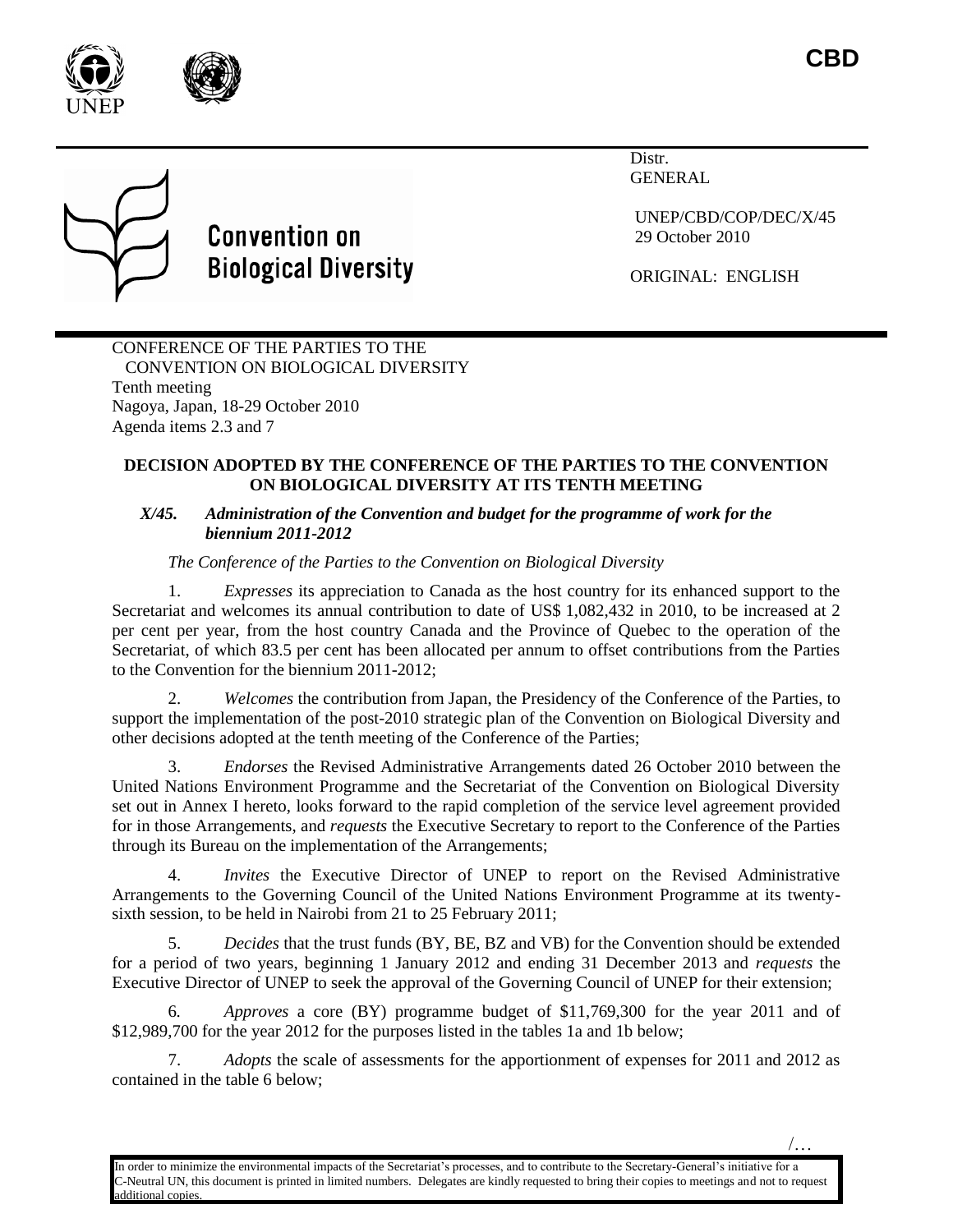8. *Reaffirms* a working capital reserve at a level of 5 per cent of the core programme budget (BY Trust Fund) expenditure, including programme support costs;

9. *Notes with concern* that a number of Parties have not paid their contributions to the core budget (BY Trust Fund) for 2009 and prior years;

10. *Urges* Parties that have still not paid their contributions to the core budget (BY Trust Fund) for 2009 and prior years; to do so without delay and requests the Executive Secretary to publish and regularly update information on the status of contributions to the Conventions' Trust Funds (BY, BE, BZ and VB);

11. *Decides* that with regard to contributions due from 1 January 2005 onwards, Parties whose contributions are in arrears for two (2) or more years will not be eligible to become a member of the Bureau of the Conference of the Parties; this will only apply in the case of Parties that are not least developed countries or small island developing States;

12. *Authorizes* the Executive Secretary to enter into arrangements with any Party whose contributions are in arrears for two or more years to mutually agree on a "schedule of payments" for such a Party, to clear all outstanding arrears, within six years depending on the financial circumstances of the Party in arrears and pay future contributions by the due date, and report on the implementation of any such arrangement to the next meeting of the Bureau and to the Conference of the Parties;

13. *Decides* that a Party with an agreed arrangement in accordance with paragraph 12 above and that is fully respecting the provisions of that arrangement will not be subject to the provisions of paragraph 11 above;

14. *Invites* all Parties to the Convention to note that contributions to the core programme budget (BY) are due on 1 January of the year in which these contributions have been budgeted for, and to pay them promptly, and urges Parties in a position to do so, to pay by 1 December of the year 2010 for the calendar year 2011 and by 1 October 2011 for the calendar year 2012, the contributions set out in table 6 (scale of assessment) below and in this regard requests Parties be notified of the amount of their contributions as early as possible in the year preceding the year in which the contributions are due;

15. *Authorizes* the Executive Secretary to transfer resources among the programmes between each of the main appropriation lines set out in programme table 1a below, up to an aggregate of 15 per cent of the total programme budget, provided that a further limitation of up to a maximum of 25 per cent of each such appropriation line shall apply;

16. *Agrees* to share the costs for Secretariat services between those that are common to the Convention on Biological Diversity and the Cartagena Protocol on Biosafety on an 85:15 ratio for the biennium 2011-2012;

17. *Authorizes* the Executive Secretary to enter into commitments up to the level of the approved budget, drawing on available cash resources, including unspent balances, contributions from previous financial periods and miscellaneous income;

18. *Takes note* of the funding estimates for the:

(a) Special Voluntary Trust Fund (BE) for Additional Voluntary Contributions in Support of Approved Activities for the Biennium 2011-2012 and included in table 3 below;

(b) Special Voluntary Trust Fund (BZ) for Facilitating Participation of Developing Country Parties, in particular the Least Developed and the Small Island Developing States, as well as Parties with Economies in Transition, for the biennium 2011-2012, as specified by the Executive Secretary and included in table 4 below,

and *urges* Parties to make contributions to those funds and to the VB Trust Fund for participation of indigenous and local communities in the activities of the Convention (see table 5 below);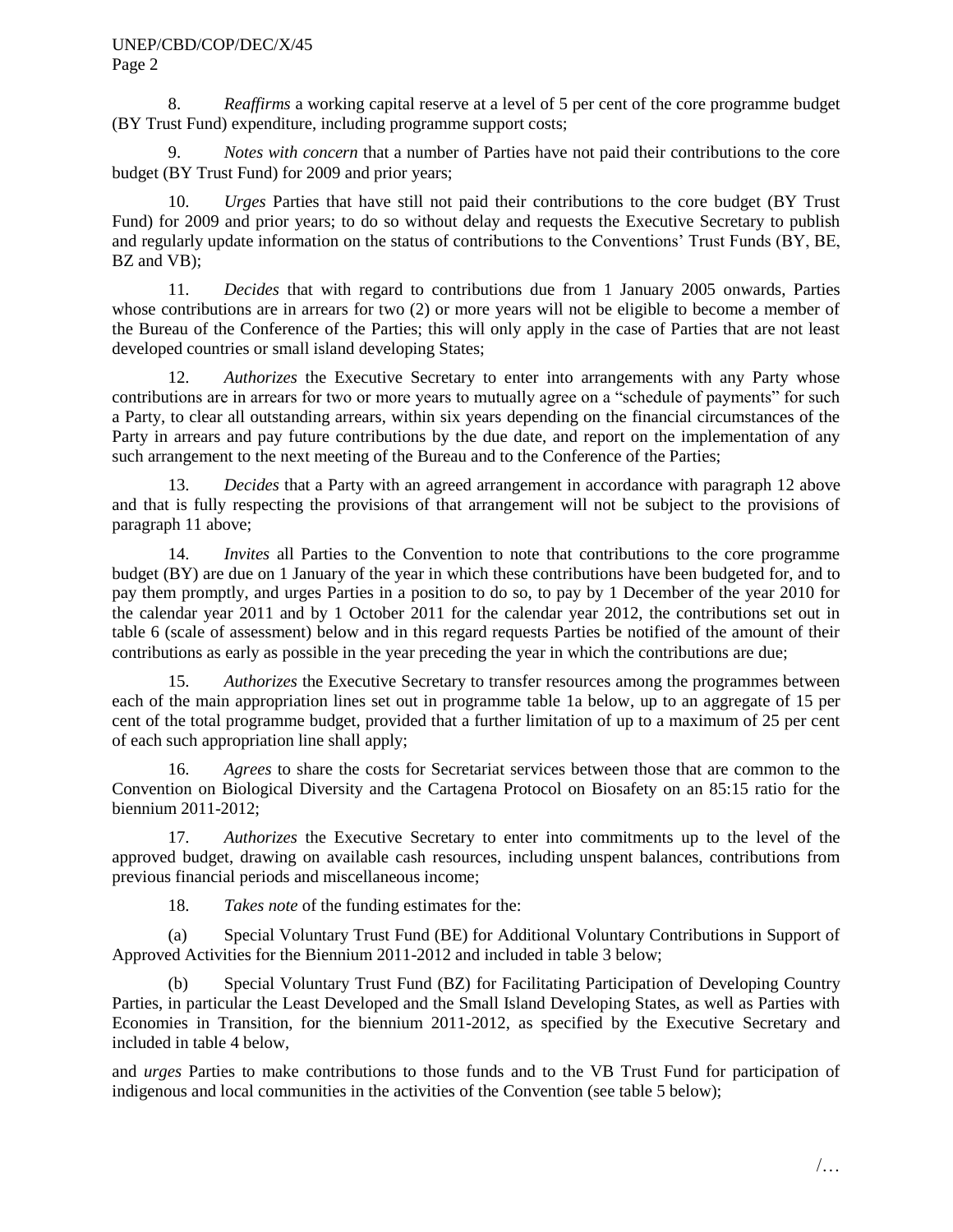19. *Urges* all Parties and States not Parties to the Convention, as well as governmental, intergovernmental and non-governmental organizations and other sources, to contribute to the appropriate trust funds of the Convention;

20. *Reaffirms* the importance of full and active participation of the developing country Parties, in particular the least developed countries and small island developing States, as well as Parties with economies in transition, in the activities of the Conference of the Parties to the Convention and *requests* the Secretariat to remind Parties of the need to contribute to the Special Voluntary Trust Fund (BZ) at least six months prior to the ordinary meetings of the Conference of the Parties, reflecting on the financial need, and *urges* Parties in the position to do so to ensure that the contributions are paid at least three months before the Conference of the Parties meets;

21. *Approves* a Secretariat staffing table for the programme budget contained in tables 2a and 2b below;

22. *Invites* Parties, Governments and organizations to offer highly qualified human resources and other support to the Secretariat in order to support the existing work programmes and approved activities;

23. *Notes* that in the preparation for the entry into force and the implementation of the ABS Protocol the current staffing component servicing the Protocol will need to be reviewed in the budget for the biennium 2013-2014 with the purpose to strengthen this component;

24. *Requests* the Executive Secretary to prepare and submit a budget for the programme of work for the biennium 2013-2014 for the consideration of the Conference of the Parties at its eleventh meeting, and to provide three alternatives for the core programme budget based on:

(a) Making an assessment of the required rate of growth for the core programme budget (BY Trust Fund);

(b) Increasing the core programme budget (BY Trust Fund) from the 2011–2012 level by 7.5 per cent in nominal terms;

(c) Maintaining the core programme budget (BY Trust Fund) at the 2011–2012 level in nominal terms,

and *include* explanations of the differences in staff and activities between the alternatives as well as their consequences;

25. *Takes note* of the report of the Executive Secretary (UNEP/CBD/COP/10/INF/16) on the advantages and disadvantages of using the currency of the host country of the Secretariat or the US\$ as the currency of the accounts and budget of the Trust Funds of the Convention on Biological Diversity;

26. *Requests* the Executive Secretary, notwithstanding the continued need for a programme budget, to liaise with the United Nations Environment Programme (UNEP) with a view to exploring the feasibility for applying, the results-based management concept, and particularly results-based budgeting where appropriate, of the work of the Convention, taking into account the practice of UNEP and other organizations and to report thereon to the Conference of the Parties at its eleventh meeting;

27. *Requests* the Executive Secretary to use the measurable indicators of achievement and performance set out in Annex II to the present decision as a management tool for the Secretariat and to report thereon to the Conference of the Parties at its next meeting;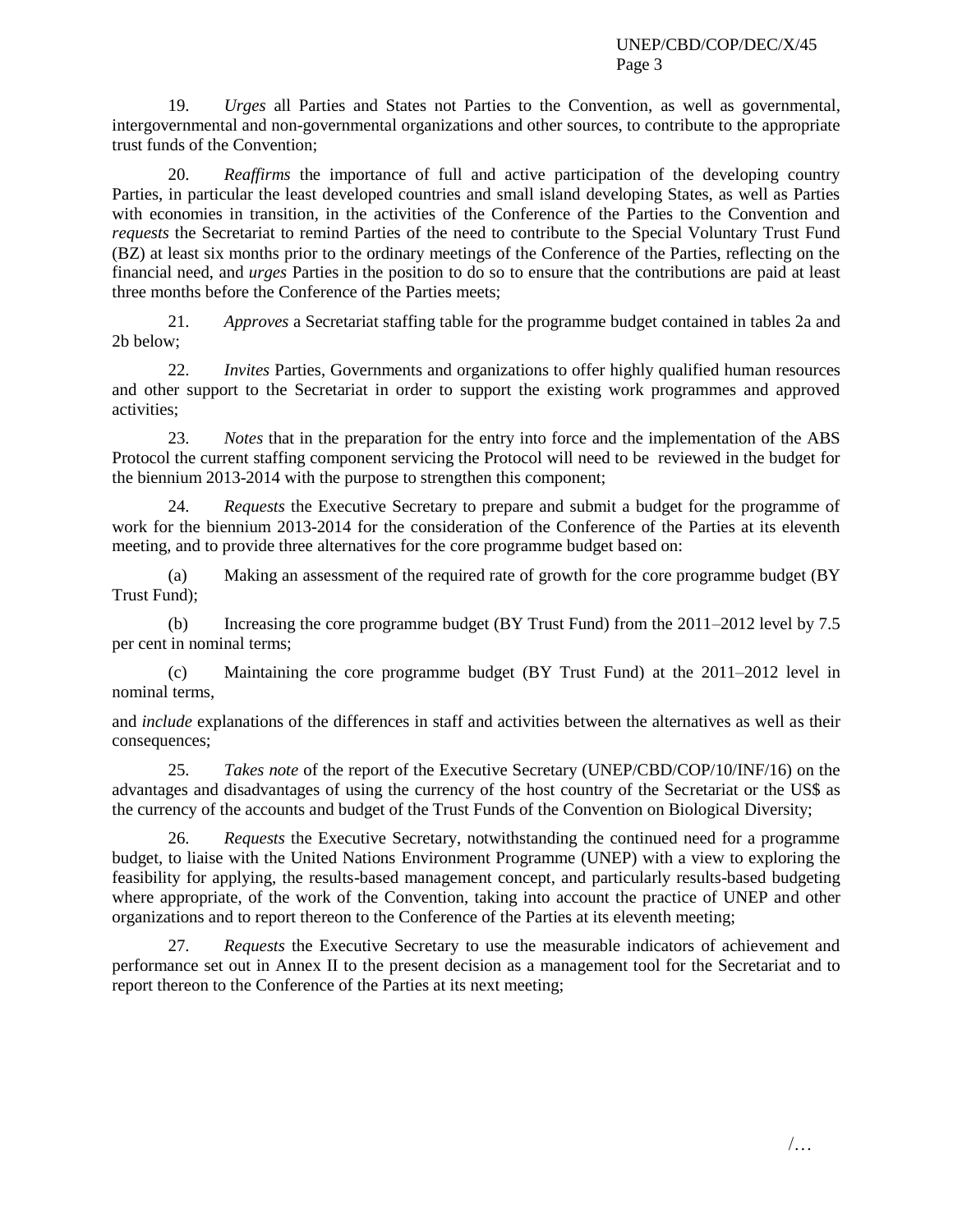| Biennium budget of the Trust Fund for the Convention on Biological Diversity 2011-2012 |                                                   |                     |                             |                     |
|----------------------------------------------------------------------------------------|---------------------------------------------------|---------------------|-----------------------------|---------------------|
|                                                                                        | <b>Expenditures</b>                               | 2011                | 2012                        | <b>TOTAL</b>        |
|                                                                                        |                                                   | (US\$<br>thousands) | (US\$<br><i>thousands</i> ) | (US\$<br>thousands) |
| $\mathbf I$                                                                            | <b>Programmes</b>                                 |                     |                             |                     |
|                                                                                        | Office of the Executive Secretary                 |                     |                             |                     |
|                                                                                        |                                                   | 999.4               | 1,083.7                     | 2,083.1             |
|                                                                                        | Scientific, technical and technological matters   |                     |                             |                     |
|                                                                                        |                                                   | 2,485.6             | 2,540.5                     | 5,026.1             |
|                                                                                        | Social, economic and legal matters                | 1,741.0             | 2,243.5                     | 3,984.5             |
|                                                                                        | <b>Outreach and Major Groups</b>                  |                     |                             |                     |
|                                                                                        |                                                   | 1,342.2             | 1,377.9                     | 2,720.1             |
|                                                                                        | <b>Implementation and Technical Support</b>       |                     |                             |                     |
|                                                                                        |                                                   | 1,243.7             | 1,619.4                     | 2,863.1             |
|                                                                                        | Resource management and conference services       |                     |                             |                     |
|                                                                                        | Sub-total (I)                                     | 2,612.0             | 2,630.4                     | 5,242.4             |
|                                                                                        |                                                   | 10,424.0            | 11,495.3                    | 21,919.3            |
| $\mathbf{I}$                                                                           | Programme support charge 13%                      |                     |                             |                     |
|                                                                                        |                                                   | 1,355.1             | 1,494.4                     | 2,849.5             |
| III                                                                                    | <b>Working capital reserve</b>                    |                     |                             |                     |
|                                                                                        |                                                   | (9.8)               |                             | (9.8)               |
|                                                                                        | GRAND TOTAL $(I + II + III)$                      |                     |                             |                     |
|                                                                                        |                                                   | 11,769.3            | 12,989.7                    | 24,759.0            |
|                                                                                        | Less contribution from the host country           | 921.9               | 940.3                       | 1,862.3             |
|                                                                                        | <b>NET TOTAL</b> (amount to be shared by Parties) | 10,847.4            | 12,049.4                    | 22,896.7            |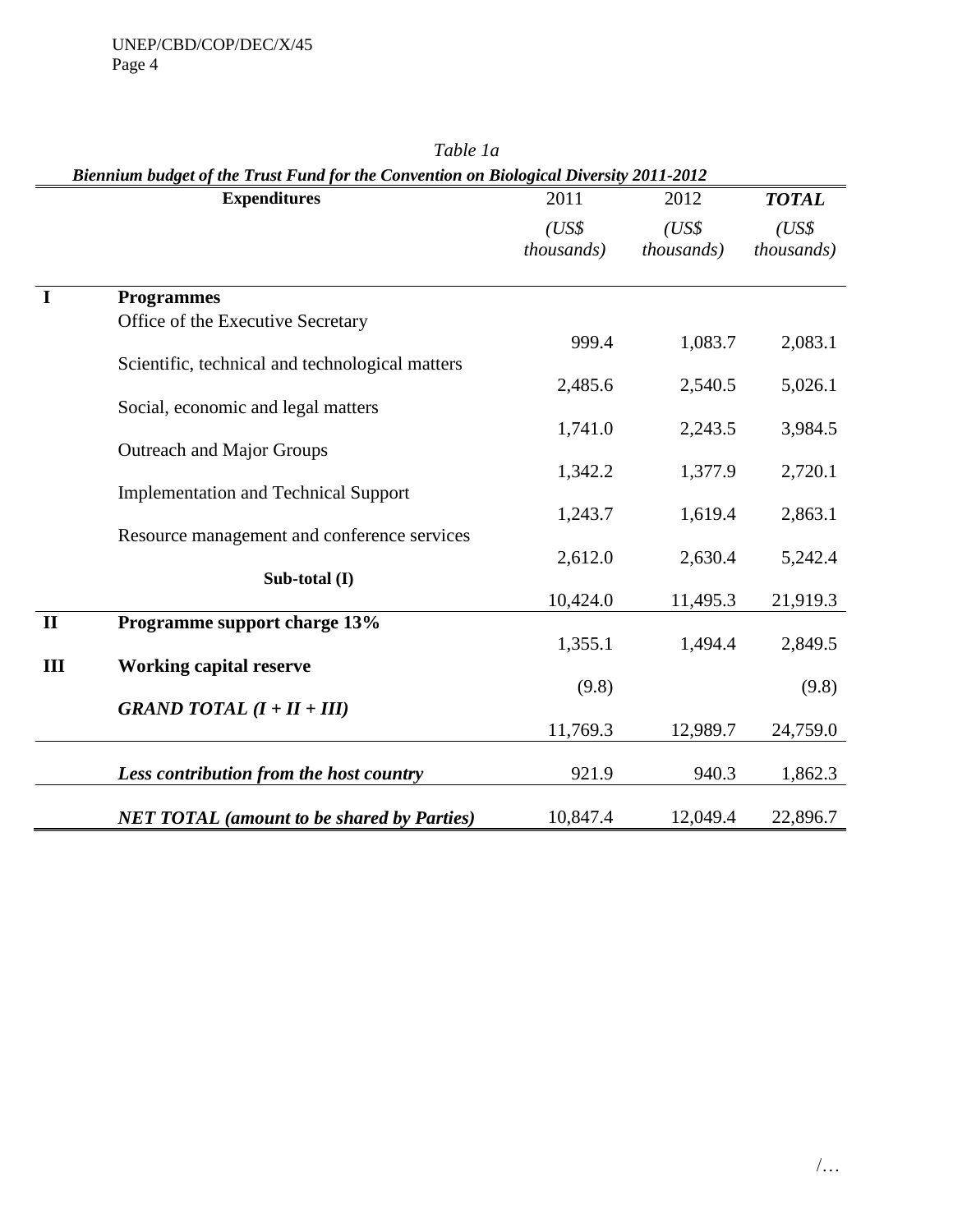|              | <b>Expenditures</b>                               | 2011                | 2012             | <b>TOTAL</b>     |
|--------------|---------------------------------------------------|---------------------|------------------|------------------|
|              |                                                   | (US\$<br>thousands) | (US\$ thousands) | (US\$ thousands) |
| A.           | Staff costs 1/                                    |                     |                  |                  |
| <b>B.</b>    | <b>ABS</b> Staff costs                            | 6,617.7             | 6,822.1          | 13,439.8         |
|              |                                                   | 464.2               | 478.6            | 942.8            |
| C.           | <b>Bureau</b> meetings                            |                     |                  |                  |
|              |                                                   | 115.3               | 177.8            | 293.1            |
| D.           | Travel on official business                       | 410.0               | 410.0            | 820.0            |
| Ε.           | Consultants/subcontracts                          |                     |                  |                  |
|              |                                                   | 100.0               | 100.0            | 200.0            |
| F.           | Meetings 2/3/4/                                   | 1,050.0             | 1,840.0          | 2,890.0          |
| G.           | Public awareness materials                        |                     |                  |                  |
|              |                                                   | 90.0                | 90.0             | 180.0            |
| Η.           | Temporary assistance/Overtime                     | 105.0               | 105.0            | 210.0            |
| I.           | General operating expenses                        |                     |                  |                  |
|              |                                                   | 1,471.8             | 1,471.8          | 2,943.6          |
|              | Sub-total (I)                                     |                     |                  |                  |
|              |                                                   | 10,424.0            | 11,495.3         | 21,919.3         |
| $\mathbf{I}$ | Programme support charge 13%                      | 1,355.1             | 1,494.4          | 2,849.5          |
| $\mathbf{I}$ | <b>Working capital reserve</b>                    |                     |                  |                  |
|              |                                                   | (9.8)               |                  | (9.8)            |
|              | <b>GRAND TOTAL</b> $(I + II + III)$               |                     |                  |                  |
|              |                                                   | 11,769.3            | 12,989.7         | 24,759.0         |
|              | Less contribution from the host country           | 921.9               | 940.3            | 1,862.3          |
|              | <b>NET TOTAL</b> (amount to be shared by Parties) |                     |                  |                  |
|              |                                                   | 10,847.4            | 12,049.4         | 22,896.7         |

*Table 1b*

*Biennium budget of the Trust Fund for the Convention on Biological Diversity 2011-2012 (by object of expenditure)*

*1/ includes 85% of cost of 1P5; 1P4; 3P3s and 2GS staff shared with the Cartagena Protocol on Biosafety*

*2/ Priority meetings to be funded from the core budget*

- Fifteenth and Sixteenth meetings of the Subsidiary Body on Scientific, Technical and Technological Advice (SBSTTA)

- Fourth meeting of the Ad Hoc Working Group on Review of Implementation of the Convention on Biological Diversity

- Eleventh meeting of the Conference of the Parties to the Convention

- Second meeting of the Ad Hoc Intergovernmental Committee for the ABS Protocol

*3/ Seventh meeting of the Ad Hoc Working Group on Article 8(j) and Related Provisions funded from voluntary budget by Spain and Sweden 3/ First meeting of the Ad Hoc Intergovernmental Committee on the ABS Protocol funded from voluntary budget by Japan*

*4/ Budget for COP-11 divided between both years of the biennium*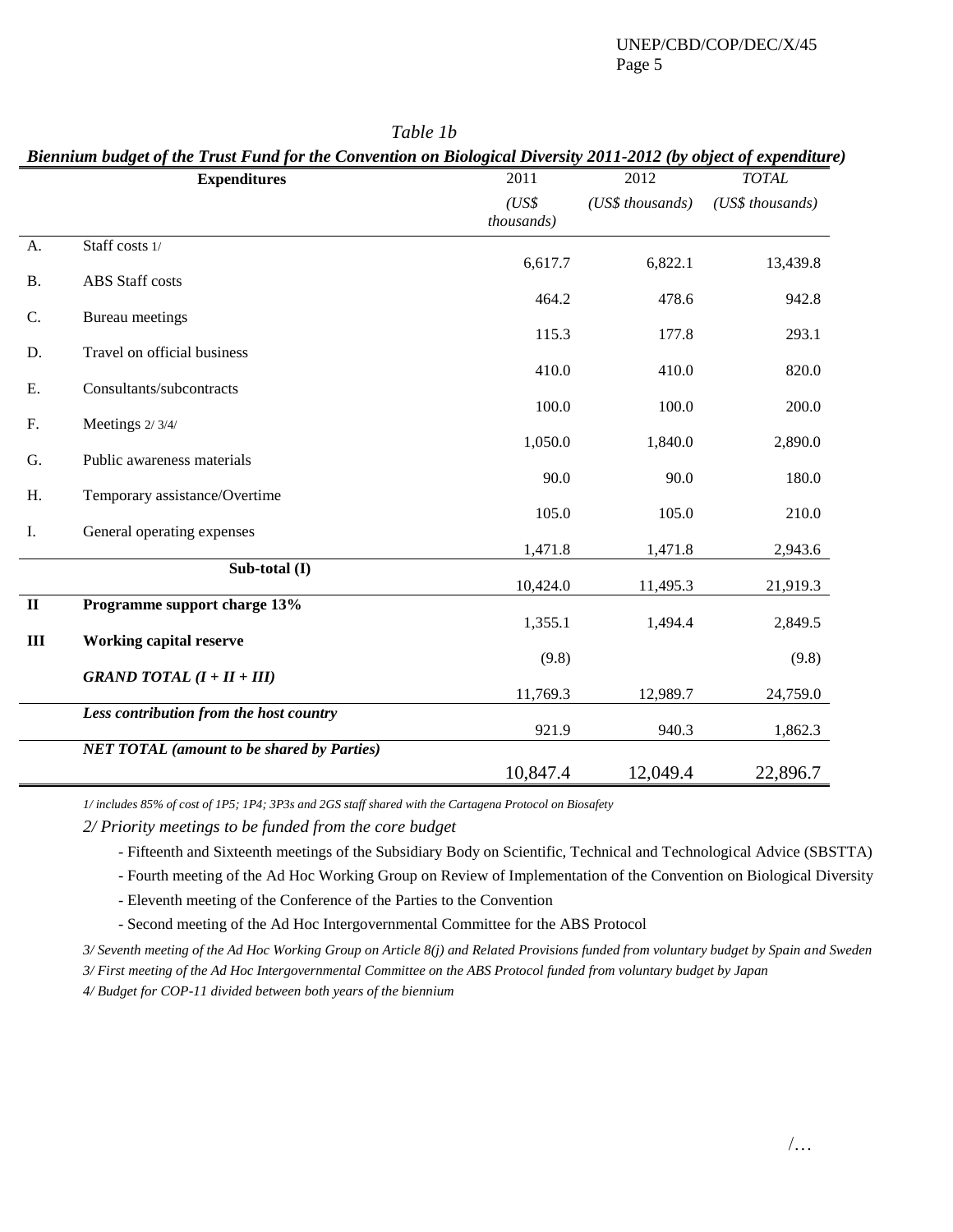|    | Secretariat staffing requirements from the core budget (BY Trust Fund) for the biennium 2011. |      |      |
|----|-----------------------------------------------------------------------------------------------|------|------|
|    |                                                                                               | 2011 | 2012 |
| A  | <b>Professional category</b>                                                                  |      |      |
|    | <b>ASG</b>                                                                                    |      |      |
|    | $D-1$                                                                                         | 4    |      |
|    | $P-5$                                                                                         | 3    |      |
|    | $P - 4$                                                                                       | 14   | 14   |
|    | $P-3$                                                                                         |      |      |
|    | $P-2$                                                                                         |      |      |
|    | <b>Total professional category</b>                                                            | 30   | 30   |
| В. | <b>Total General Service category</b>                                                         | 25   | 25   |
|    | TOTAL $(A + B)$                                                                               | 55   | 55   |

*Table 2a Secretariat staffing requirements from the core budget (BY Trust Fund) for the biennium 2011-2012*

| Table 2b |  |
|----------|--|
|----------|--|

*ABS Protocol Secretariat staffing requirements from the core budget (BY Trust Fund) for the biennium 2011-2012\**

|    |                                       | 2011 | 2012 |
|----|---------------------------------------|------|------|
|    | <b>Professional category</b>          |      |      |
|    | $P-5$                                 |      |      |
|    | $P-3$                                 |      |      |
|    | <b>Total professional category</b>    |      |      |
| В. | <b>Total General Service category</b> |      |      |
|    | TOTAL $(A + B)$                       |      |      |

*\* 1P-2 Associate Programme Officer on ABS to be funded from the voluntary budget by Spain*

*\* Project costs equivalent of 1P4 Programme Officer post to be funded from the voluntary budget by the Government of Japan*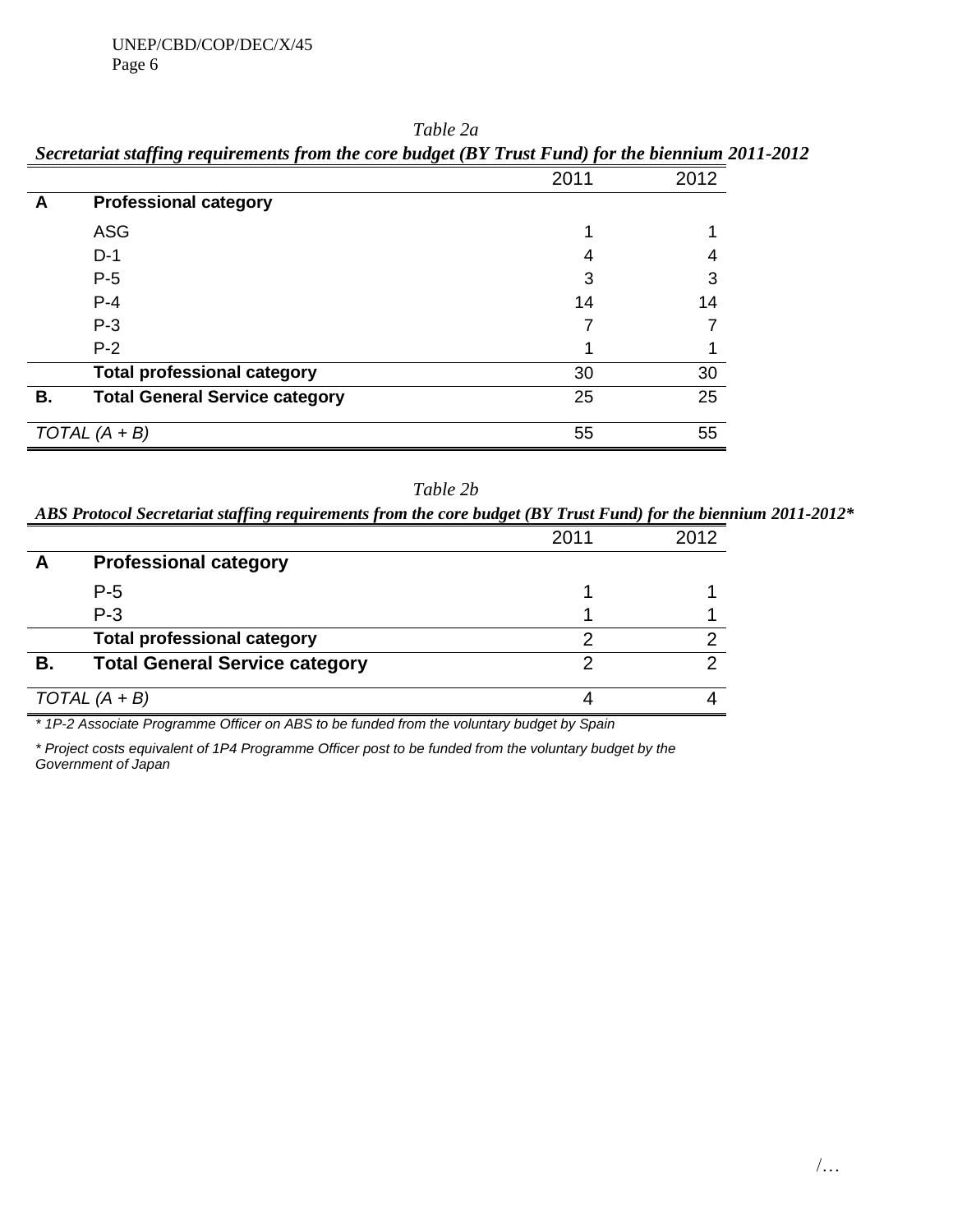## *Table 3*

## **RESOURCE REQUIREMENTS FROM THE SPECIAL VOLUNTARY TRUST FUND (BE) FOR ADDITIONAL VOLUNTARY CONTRIBUTIONS IN SUPPORT OF APPROVED ACTIVITIES FOR THE 2011-2012 BIENNIUM**

(thousands of United States dollars)

| <b>I.</b> Description                                            | 2011-2012       |
|------------------------------------------------------------------|-----------------|
| 1. Meetings/Workshops                                            | <b>US\$'000</b> |
| <b>Office of the Executive Secretary</b>                         |                 |
|                                                                  |                 |
| Regional meetings $(4)$ for COP-11 – conference servicing        | 40              |
| <b>Scientific Technical and Technological Matters</b>            |                 |
| Inland waters biodiversity                                       | 160             |
| Marine and coastal biodiversity                                  | 400             |
| Forest biodiversity                                              | 340             |
| Protected areas                                                  | 30              |
| Climate change                                                   | 100             |
| Sustainable use                                                  | 160             |
| Scientific assessments                                           | 30              |
| Global Strategy for Plant Conservation                           | 60              |
| Targets and indicators                                           | 80              |
| Invasive alien species                                           | 60              |
| Global Taxonomy Initiative                                       | 60              |
| Workshops on inland waters biodiversity                          | 240             |
| Workshops on marine and coastal biodiversity                     | 600             |
| Workshops on forest biodiversity                                 | 700             |
| Regional workshops on protected areas                            | 900             |
| Regional workshops on scientific assessments                     | 120             |
| Regional workshops on the Global Strategy for Plant Conservation | 300             |
| Regional workshops on the Global Taxonomy Initiative             | 360             |
|                                                                  |                 |

#### **Social, Economic and Legal Matters (SEL)**

| International expert meeting on local communities                                                     | 60  |
|-------------------------------------------------------------------------------------------------------|-----|
| Expert meeting South-South Cooperation                                                                | 75  |
| Cities and Biodiversity – Expert meeting                                                              | 80  |
| International meeting on Article 10 with a focus on 10 (c)                                            | 100 |
| Regional workshops-economics, trade and incentives measures                                           | 450 |
| Regional and sub-regional capacity-building workshops on Article 8(j), Article 10 and Article 15      | 240 |
| Regional workshops for ILC tourism operators                                                          | 120 |
| Regional and sub-regional workshops on ILC tourism development                                        | 60  |
| 7th meeting Ad-hoc Working Group on Art 8.J and related provisions 1/                                 | 300 |
| Tourism                                                                                               | 120 |
| <b>Protocol on Access and Benefit Sharing</b>                                                         |     |
| 1st Meeting of the Ad hoc Intergovernmental Committee on ABS Protocol 2/                              | 450 |
| Regional and sub-regional capacity-building workshops (6) for the implementation of the international | 480 |
|                                                                                                       |     |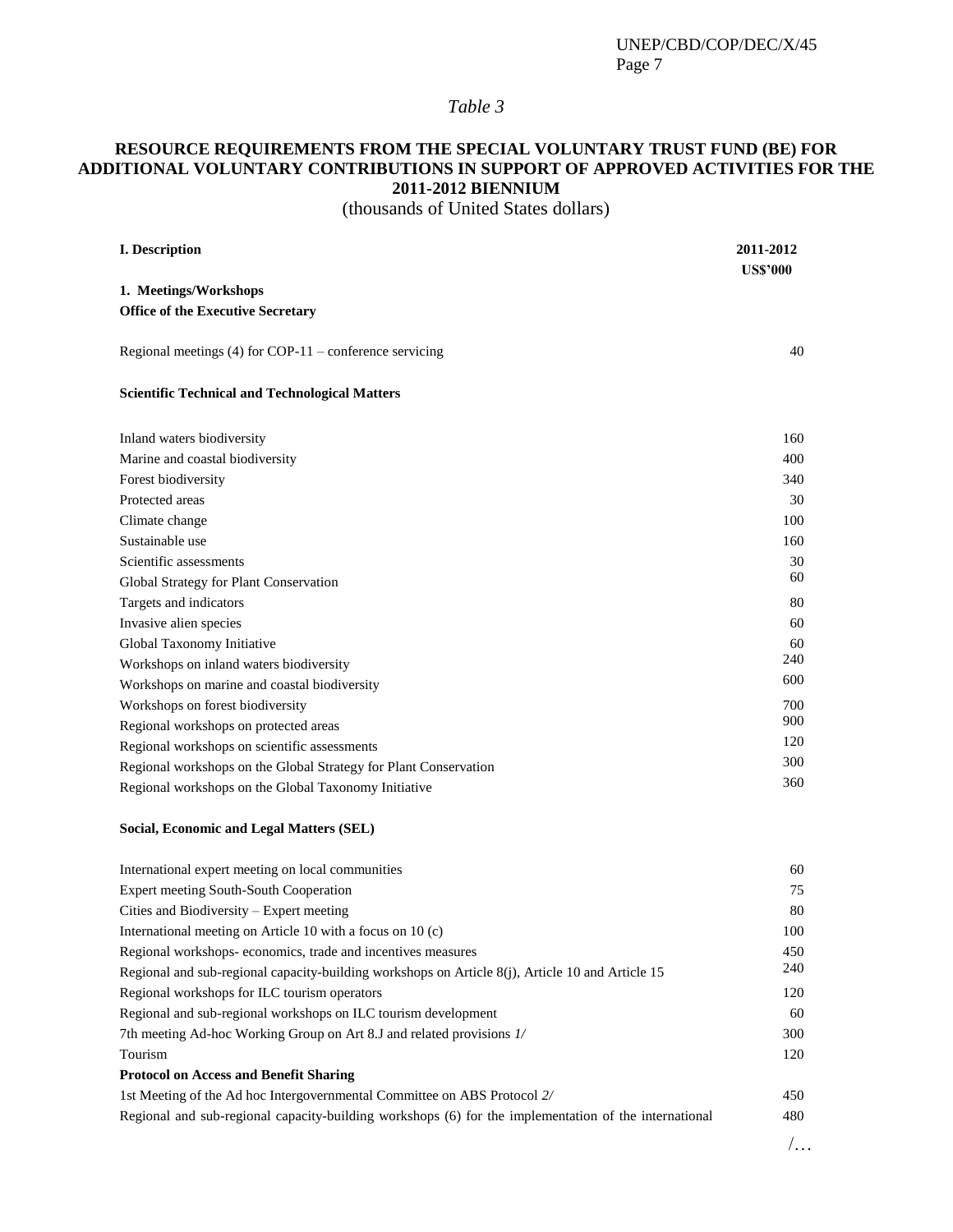| regime on access and benefit-sharing (2 in 2011 and 4 in 2012) |     |
|----------------------------------------------------------------|-----|
| Expert meeting on ABS                                          | 170 |

#### **Implementation, Technical Support, Outreach and Major Groups**

| NBSAPs regional/subregional workshops                           | 2000       |
|-----------------------------------------------------------------|------------|
| Expert groups on poverty and biodiversity                       | <b>200</b> |
| National reporting workshops (2)                                | 200        |
| CHM Informal Advisory Committee meetings (1)                    | 30         |
| Regional Workshop Gender Plan of Action                         | 60         |
| Regional Workshop - Financial Services                          | 380        |
| Expert meeting - Financial Services                             | 150        |
| Expert meeting Financial Mechanism – on methodological guidance | 150        |
| Expert meeting - Business and Biodiversity                      | 150        |
| Regional workshop - Business and Biodiversity                   | 50         |
| CEPA- Interim Advisory Committee meetings (2)                   | 60         |
| CEPA - Regional workshops (2/year)                              | 350        |

#### **2. Staff**

| Senior Programme Officer (P-5) - Poverty Eradication | 421 |
|------------------------------------------------------|-----|
| Programme Officer (P-4) - NBSAP                      | 350 |
| Programme Officer (P-4) - Gender Plan of Action      | 350 |
| Associate Programme Officer (P-2) - ART 8J           | 214 |
| Associate Programme Officer (P-2) - ABS 3/           | 214 |

#### **3. Travel costs**

| Inalnd waters                               | 80   |
|---------------------------------------------|------|
| Marine and coastal biodiversity             | 80   |
| Agriculture                                 | 60   |
| <b>Biofuels</b>                             | 50   |
| Cities and Biodiversity                     | 15   |
| Forests                                     | 150  |
| <b>Business and Biodiversity</b>            | 75   |
| Dry and sub-humid lands                     | 12   |
| <b>Protected Areas</b>                      | 30   |
| Climate change                              | 96.5 |
| Sustainable areas                           | 20   |
| Scientific assessment                       | 20   |
| Invasive alien species                      | 20   |
| CHM - related meetings                      | 15   |
| Financial resources                         | 50   |
| Information Officer to partner major events | 80   |
| <b>Poverty Eradication</b>                  | 75   |
| South -South Cooperation                    | 20   |
| Gender Plan of Action                       | 30   |

#### **4. Resource Persons**

| <b>Short-term staff/temporary Assistance</b> |       |
|----------------------------------------------|-------|
| Agriculture                                  | 199.5 |
| Global strategy for Plant Conservation       | 120   |
| Inland waters                                | 12    |
| <b>Biofuels</b>                              | 66.5  |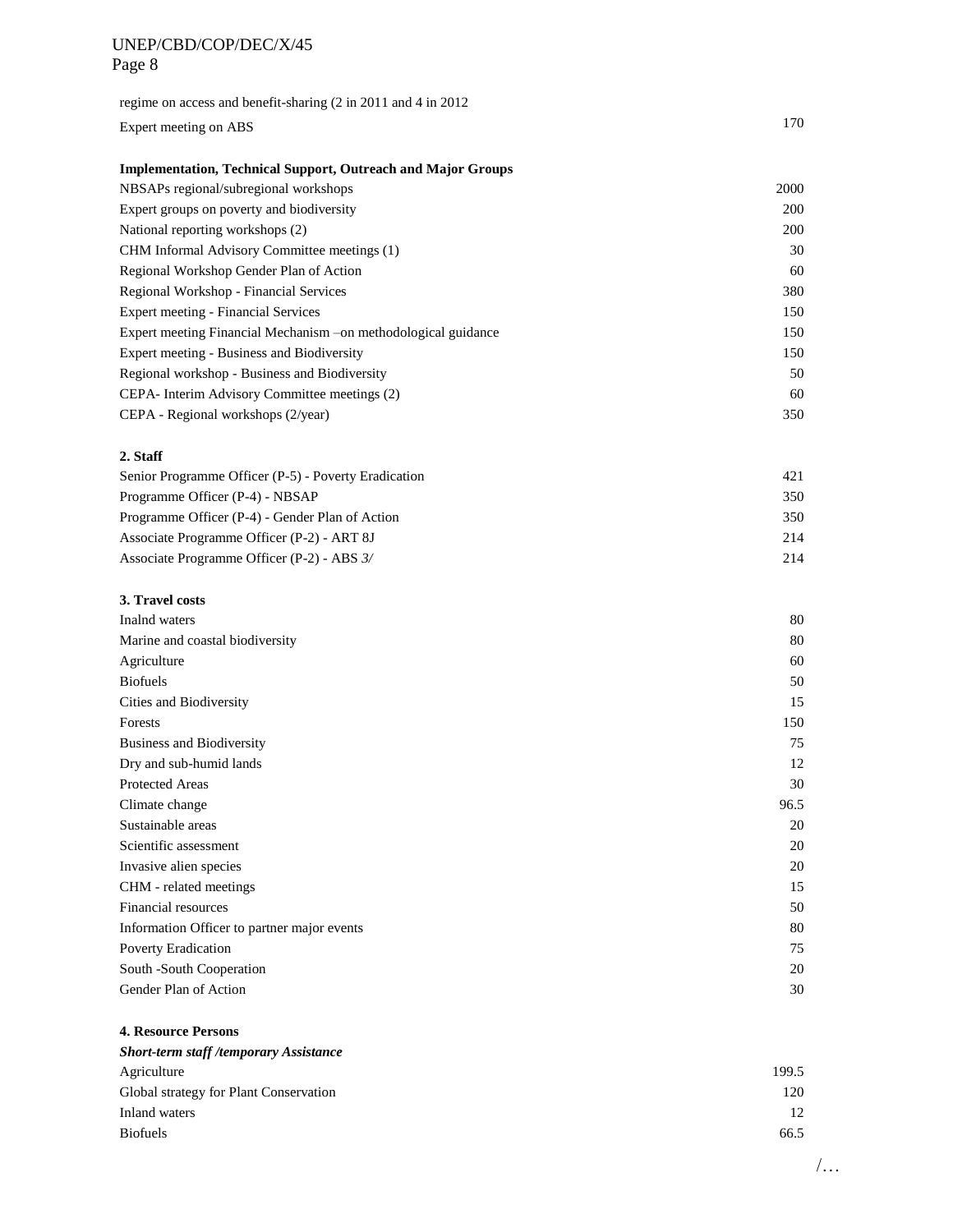| Forests                                               | 75  |
|-------------------------------------------------------|-----|
| Invasive alien species                                | 18  |
| Climate change                                        | 20  |
| Sustainable use                                       | 60  |
| CEPA- preparation of four issues of satoyama magazine | 120 |
| Strategic plan                                        | 90  |
| Marine and Coastal biodiversity                       | 130 |

#### *Consultants*

| Inland waters                                              | 90  |
|------------------------------------------------------------|-----|
| Marine and coastal                                         | 370 |
| Agriculture                                                | 15  |
| Forest                                                     | 180 |
| Dry and sub-humid lands                                    | 11  |
| Mountains                                                  | 12  |
| Protected areas                                            | 140 |
| Climate change                                             | 100 |
| Sustainable use                                            | 110 |
| Invasive alien species                                     | 54  |
| Cities and Biodiversity                                    | 25  |
| South-South cooperation                                    | 40  |
| Technology transfer (Gap analysis)                         | 20  |
| Economics, trade and incentive measures                    | 10  |
| National reports                                           | 50  |
| Financial services                                         | 80  |
| Financial mechanism                                        | 450 |
| <b>Business and Biodiversity</b>                           | 50  |
| Poverty eradication                                        | 80  |
| Strategic plan                                             | 30  |
| CHM (web development & documentation/knowledge management) | 50  |
| CEPA toolkit - updating                                    | 60  |
| Support for media outreach                                 | 40  |
| <b>Education</b> activities                                | 20  |

#### **5. Publications/Reports preparation/printing**

| Inland waters                                                      | 45   |
|--------------------------------------------------------------------|------|
| Agriculture                                                        | 20   |
| Marine and Coastal biodiversity                                    | 94   |
| Scientific assessments                                             | 60   |
| Forests                                                            | 160  |
| Dry and Sub-humid lands                                            | 6    |
| Climate change                                                     | 33.5 |
| Cities and Biodiversity                                            | 30   |
| South-South Cooperation                                            | 30   |
| Sustainable use                                                    | 115  |
| <b>Business and Biodiversity</b>                                   | 50   |
| Global Strategy for Plant Conservation                             | 120  |
| <b>Invasive Alien Species</b>                                      | 40   |
| Island biodiversity case studies/ Protected areas tourism tool kit | 30   |
|                                                                    |      |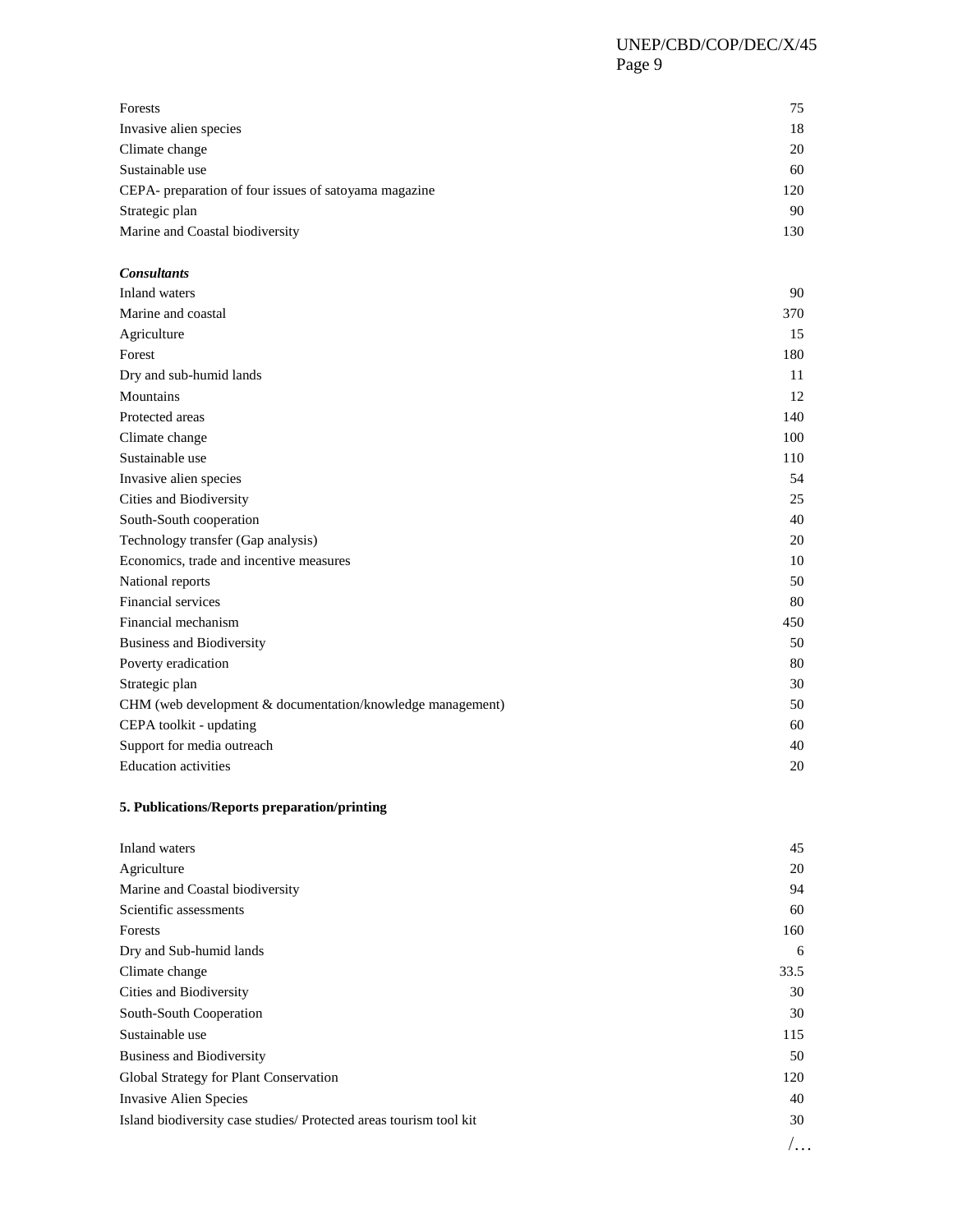| CHM publications<br>Information materials including replenishment of                 | 5   |
|--------------------------------------------------------------------------------------|-----|
| existing collection and distribution                                                 | 120 |
| Targeted education and public awareness materials and activities (IBD 2011 and 2012) | 30  |
| Strategic Plan                                                                       | 60  |
| <b>Poverty Eradication</b>                                                           | 85  |
| Gender Plan of Action                                                                | 10  |
| <b>Financial Services</b>                                                            | 80  |

#### **6. Activities**

| ABS Activities (Implementation and ratification project) 2/                  | 349.9 |
|------------------------------------------------------------------------------|-------|
| Further development of translation of the 8 <i>j</i> and related web-pages   | 170   |
| Support to annual GLISPA/tourism events and side-events at COP-11            | 10    |
| Development of awareness-raising and capacity-building tools and initiatives | 80    |
| Strategy for UN Decade on Biodiversity                                       | 100   |
| Support for media outreach                                                   | 40    |
| Website and database translation in the 6 UN languages                       | 300   |
| Article 8J and related provisions                                            | 30    |

| Sub-Total          | 19,053.90 |
|--------------------|-----------|
| <b>PSC 13%</b>     | 2,477.01  |
| <b>GRAND TOTAL</b> | 21,530.91 |

1/ Funded by Governments of Spain and Sweden

2/ Funded by Government of Japan

3/ Funded by Government of Spain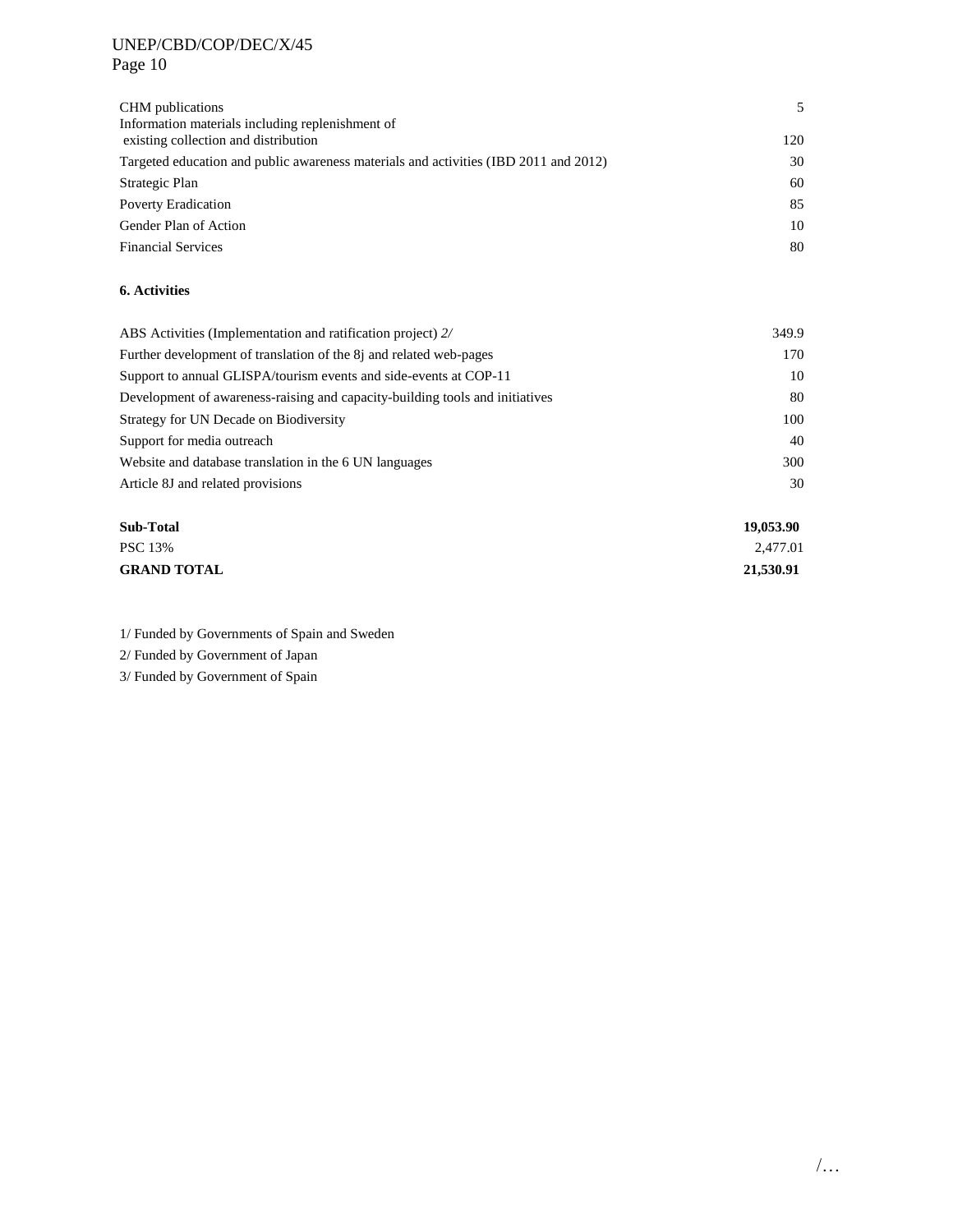#### *Table 4*

## RESOURCE REQUIREMENTS FROM THE SPECIAL VOLUNTARY TRUST FUND (BZ) FOR FACILITATING PARTICIPATION OF PARTIES IN THE CONVENTION PROCESS FOR THE 2011-2012 BIENNIUM

|                                                                                                             | (Thousands of<br><b>United States</b><br>dollars) | (Thousands of<br><b>United States</b><br>dollars |
|-------------------------------------------------------------------------------------------------------------|---------------------------------------------------|--------------------------------------------------|
| Description                                                                                                 | 2011                                              | 2012                                             |
| I. Meetings                                                                                                 |                                                   |                                                  |
| Eleventh meeting of the Conference of the Parties                                                           |                                                   | 1,000.0                                          |
| Regional meetings in preparation for the<br>Conference of the Parties (COP-11)                              |                                                   | 300.0                                            |
| Subsidiary Body on Scientific, Technical and<br><b>Technological Advice</b>                                 | 900.0                                             | 900.0                                            |
| Open-ended Ad hoc Working Group on Review of<br>Implementation of the Convention on Biological<br>Diversity |                                                   | 400.0                                            |
| Ad-hoc Open-ended Working Group meeting on<br>Article $8(j)$                                                | 400.0                                             |                                                  |
| Ad Hoc Intergovernmental Committee on ABS<br>Protocol                                                       | 600.0                                             | 600.0                                            |
| <b>Subtotal I</b>                                                                                           | 1,900.0                                           | 3,200.0                                          |
| II. Programme support costs (13%)                                                                           | 247.0                                             | 416.0                                            |
| <b>TOTAL COST</b> $(I + II)$                                                                                | 2,147.0                                           | 3,616.0                                          |

## *Table 5*

## INDICATIVE RESOURCE REQUIREMENTS FROM THE VOLUNTARY TRUST FUND (VB) FOR FACILITATING PARTICIPATION OF INDIGENOUS AND LOCAL COMMUNITIES IN THE CONVENTION PROCESS FOR THE 2011-2012 BIENNIUM

|                                             | (Thousands of<br><b>United States</b><br>dollars) | (Thousands of<br><b>United States</b><br>dollars) |  |
|---------------------------------------------|---------------------------------------------------|---------------------------------------------------|--|
| Description                                 | 2011                                              | 2012                                              |  |
| I. Meetings                                 |                                                   |                                                   |  |
| Support to indigenous and local communities | 200.0                                             | 200.0                                             |  |
| <b>Subtotal I</b>                           | 200.0                                             | 200.0                                             |  |
| II. Programme support costs $(13%)$         | 26.0                                              | 26.0                                              |  |
| <b>TOTAL COST</b> $(I + II)$                | 226.0                                             | 226.0                                             |  |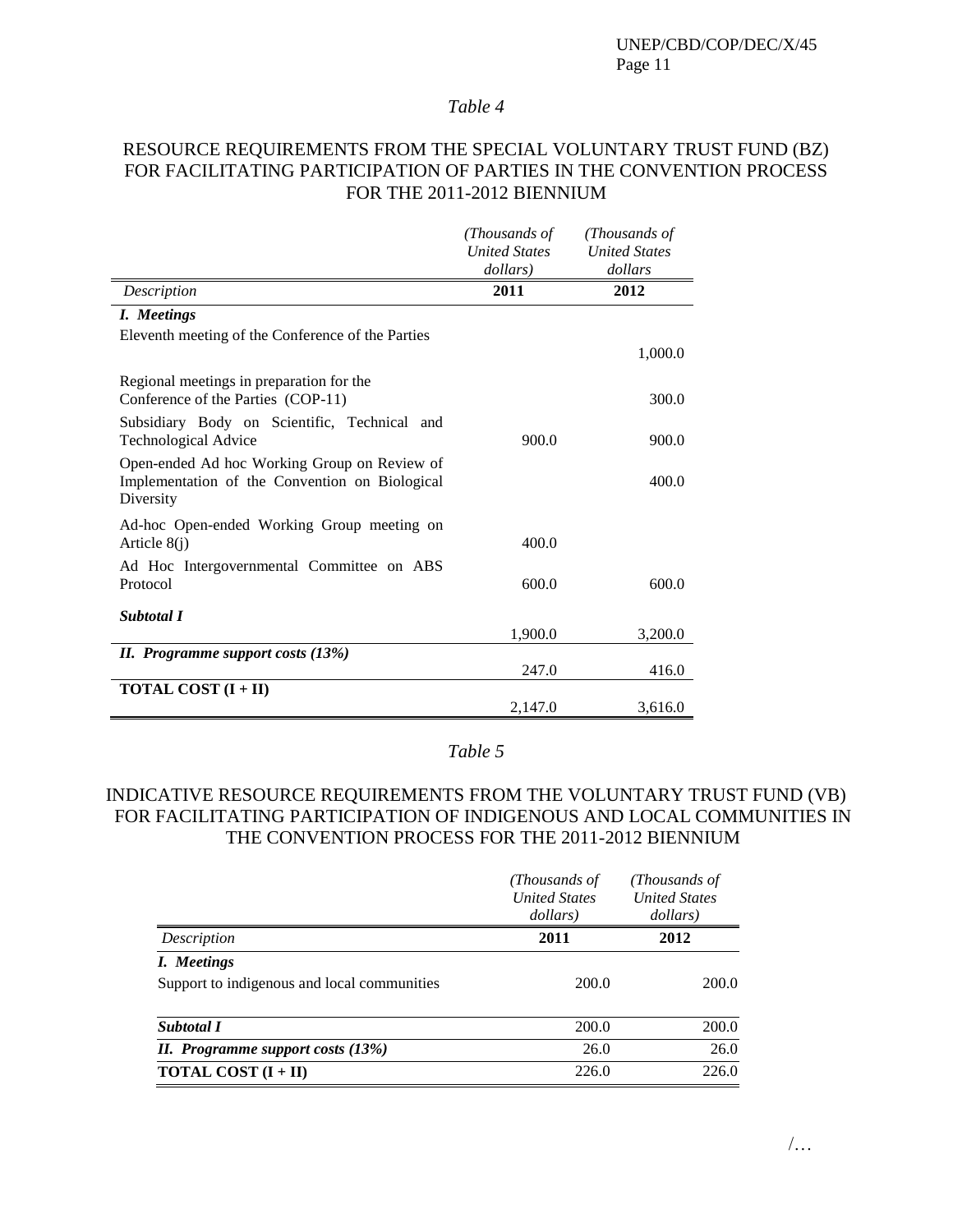## *Table 6*

## CONTRIBUTIONS TO THE TRUST FUND FOR THE CONVENTION ON BIOLOGICAL DIVERSITY FOR THE BIENNIUM 2011-2012

|                                 | UN scale of        | Scale with 22%<br>ceiling, no LDC | <b>Contributions</b> | <b>UN</b> scale of | Scale with 22%<br>ceiling, no LDC | <b>Contributions</b> | <b>Total</b>      |
|---------------------------------|--------------------|-----------------------------------|----------------------|--------------------|-----------------------------------|----------------------|-------------------|
|                                 | assessments        | paying more than                  | per                  | assessments        | paying more than                  | as per               | contributions     |
| <b>Member Country</b>           | 2011<br>(per cent) | 0.01%<br>(per cent)               | 1 Jan. 2011<br>US\$  | 2012<br>(per cent) | 0.01%<br>(per cent)               | 1 Jan. 2012<br>US\$  | 2011-2012<br>US\$ |
|                                 |                    |                                   |                      |                    |                                   |                      |                   |
| Afghanistan                     | 0.004              | 0.005                             | 542                  | 0.004              | 0.005                             | 603                  | 1,145             |
| <b>Albania</b>                  | 0.010              | 0.013                             | 1,356                | 0.010              | 0.013                             | 1,506                | 2,863             |
| <b>Algeria</b>                  | 0.128              | 0.160                             | 17,359               | 0.128              | 0.160                             | 19,282               | 36,641            |
| Angola                          | 0.010              | 0.010                             | 1,085                | 0.010              | 0.010                             | 1,205                | 2,290             |
| <b>Antigua and Barbuda</b>      | 0.002              | 0.003                             | $\overline{271}$     | 0.002              | 0.003                             | 301                  | $\overline{573}$  |
| <b>Argentina</b>                | 0.287              | 0.359                             | 38,921               | 0.287              | 0.359                             | 43,234               | 82,156            |
| Armenia                         | 0.005              | 0.006                             | 678                  | 0.005              | 0.006                             | 753                  | 1,431             |
| Australia                       | 1.933              | 2.417                             | 262,143              | 1.933              | 2.417                             | 291,192              | 553,335           |
| Austria                         | 0.851              | 1.064                             | 115,408              | 0.851              | 1.064                             | 128,197              | 243,605           |
| Azerbaijan                      | 0.015              | 0.019                             | 2,034                | 0.015              | 0.019                             | 2,260                | 4,294             |
| <b>Bahamas</b>                  | 0.018              | 0.023                             | 2,441                | 0.018              | 0.023                             | 2,712                | 5,153             |
| <b>Bahrain</b>                  | 0.039              | 0.049                             | 5,289                | 0.039              | 0.049                             | 5,875                | 11,164            |
| <b>Bangladesh</b>               | 0.010              | 0.010                             | 1,085                | 0.010              | 0.010                             | 1,205                | 2,290             |
| <b>Barbados</b>                 | 0.008              | 0.010                             | 1,085                | 0.008              | 0.010                             | 1,205                | 2,290             |
| <b>Belarus</b>                  | 0.042              | 0.053                             | 5,696                | 0.042              | 0.053                             | 6,327                | 12,023            |
| <b>Belgium</b>                  | 1.075              | 1.344                             | 145,786              | 1.075              | 1.344                             | 161,941              | 307,726           |
| <b>Belize</b>                   | 0.001              | 0.001                             | 136                  | 0.001              | 0.001                             | 151                  | 286               |
| <b>Benin</b>                    | 0.003              | 0.004                             | 407                  | 0.003              | 0.004                             | 452                  | 859               |
| <b>Bhutan</b>                   | 0.001              | 0.001                             | 136                  | 0.001              | 0.001                             | 151                  | 286               |
| <b>Bolivia</b>                  | 0.007              | 0.009                             | 949                  | 0.007              | 0.009                             | 1,054                | 2,004             |
| <b>Bosnia and Herzegovina</b>   | 0.014              | 0.018                             | 1,899                | 0.014              | 0.018                             | 2,109                | 4,008             |
| <b>Botswana</b>                 | 0.018              | 0.023                             | 2,441                | 0.018              | 0.023                             | 2,712                | 5,153             |
| <b>Brazil</b>                   | 1.611              | 2.014                             | 218,475              | 1.611              | 2.014                             | 242,685              | 461,160           |
| <b>Brunei-Darussalam</b>        | 0.028              | 0.035                             | 3,797                | 0.028              | 0.035                             | 4,218                | 8,015             |
| <b>Bulgaria</b>                 | 0.038              | 0.048                             | 5,153                | 0.038              | 0.048                             | 5,724                | 10,878            |
| <b>Burkina Faso</b>             | 0.003              | 0.004                             | 407                  | 0.003              | 0.004                             | 452                  | 859               |
| <b>Burundi</b>                  | 0.001              | 0.001                             | 136                  | 0.001              | 0.001                             | 151                  | 286               |
| Cambodia                        | 0.003              | 0.004                             | 407                  | 0.003              | 0.004                             | 452                  | 859               |
| Cameroon                        | 0.011              | 0.014                             | 1,492                | 0.011              | 0.014                             | 1,657                | 3,149             |
| Canada                          | 3.207              | 4.009                             | 434,916              | 3.207              | 4.009                             | 483,110              | 918,026           |
| <b>Cape Verde</b>               | 0.001              | 0.001                             | 136                  | 0.001              | 0.001                             | 151                  | 286               |
| <b>Central African Republic</b> | 0.001              | 0.001                             | 136                  | 0.001              | 0.001                             | 151                  | 286               |
| Chad                            | 0.002              | 0.003                             | 271                  | 0.002              | 0.003                             | 301                  | 573               |
| <b>Chile</b>                    | 0.236              | 0.295                             | 32,005               | 0.236              | 0.295                             | 35,552               | 67,557            |
| China                           | 3.189              | 3.987                             | 432,475              | 3.189              | 3.987                             | 480,398              | 912,873           |
| Colombia                        | 0.144              | 0.180                             | 19,529               | 0.144              | 0.180                             | 21,692               | 41,221            |
| <b>Comoros</b>                  | 0.001              | 0.001                             | 136                  | 0.001              | 0.001                             | 151                  | 286               |
| Congo                           | 0.003              | 0.004                             | 407                  | 0.003              | 0.004                             | 452                  | 859               |
| <b>Cook Islands</b>             | 0.001              | 0.001                             | 136                  | 0.001              | 0.001                             | 151                  | 286               |
| <b>Costa Rica</b>               | 0.034              | 0.043                             | 4,611                | 0.034              | 0.043                             | 5,122                | 9,733             |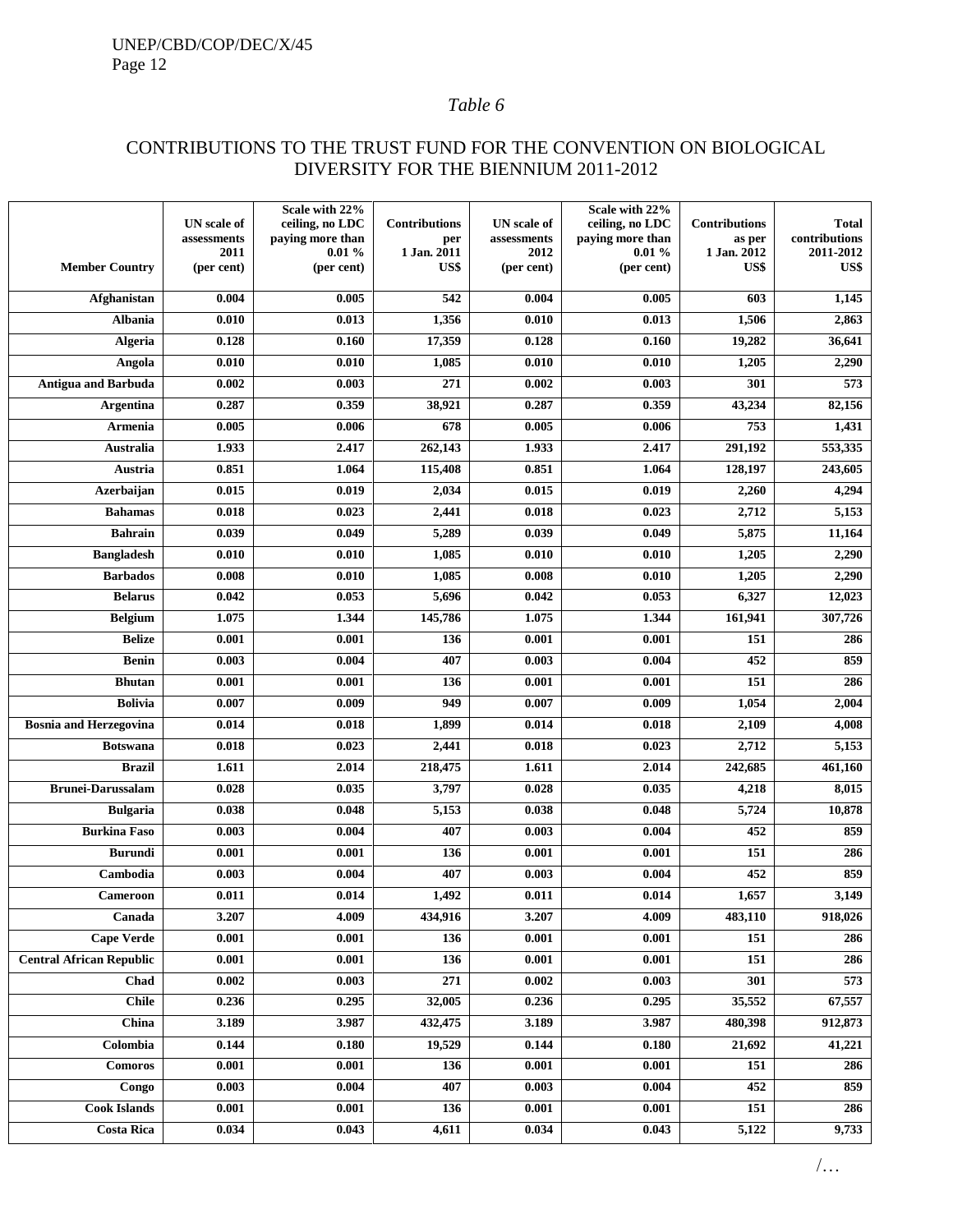|                                                        | <b>UN</b> scale of<br>assessments | Scale with 22%<br>ceiling, no LDC<br>paying more than | <b>Contributions</b><br>per | <b>UN</b> scale of<br>assessments | Scale with 22%<br>ceiling, no LDC<br>paying more than | <b>Contributions</b><br>as per | <b>Total</b><br>contributions |
|--------------------------------------------------------|-----------------------------------|-------------------------------------------------------|-----------------------------|-----------------------------------|-------------------------------------------------------|--------------------------------|-------------------------------|
| <b>Member Country</b>                                  | 2011<br>(per cent)                | 0.01%<br>(per cent)                                   | 1 Jan. 2011<br>US\$         | 2012<br>(per cent)                | 0.01%<br>(per cent)                                   | 1 Jan. 2012<br>US\$            | 2011-2012<br>US\$             |
| Cote d'Ivoire                                          | 0.010                             | 0.013                                                 | 1,356                       | 0.010                             | 0.013                                                 | 1,506                          | 2,863                         |
| Croatia                                                | 0.097                             | 0.121                                                 | 13,155                      | 0.097                             | 0.121                                                 | 14,612                         | 27,767                        |
| Cuba                                                   | 0.071                             | 0.089                                                 | 9,629                       | 0.071                             | 0.089                                                 | 10,696                         | 20,324                        |
| <b>Cyprus</b>                                          | 0.046                             | 0.058                                                 | 6,238                       | 0.046                             | 0.058                                                 | 6,930                          | 13,168                        |
| <b>Czech Republic</b>                                  | 0.349                             | 0.436                                                 | 47,329                      | 0.349                             | 0.436                                                 | 52,574                         | 99,904                        |
| <b>Democratic People's</b><br><b>Republic of Korea</b> | 0.007                             | 0.009                                                 | 949                         | 0.007                             | 0.009                                                 | 1,054                          | 2,004                         |
| <b>Democratic Republic of</b><br>the Congo             | 0.003                             | 0.004                                                 | 407                         | 0.003                             | 0.004                                                 | 452                            | 859                           |
| <b>Denmark</b>                                         | 0.736                             | 0.920                                                 | 99,812                      | 0.736                             | 0.920                                                 | 110,873                        | 210,685                       |
| <b>Djibouti</b>                                        | 0.001                             | 0.001                                                 | 136                         | 0.001                             | 0.001                                                 | $\overline{151}$               | 286                           |
| <b>Dominica</b>                                        | 0.001                             | 0.001                                                 | 136                         | 0.001                             | 0.001                                                 | 151                            | 286                           |
| <b>Dominican Republic</b>                              | 0.042                             | 0.053                                                 | 5,696                       | 0.042                             | 0.053                                                 | 6,327                          | 12,023                        |
| <b>Ecuador</b>                                         | 0.040                             | 0.050                                                 | 5,425                       | 0.040                             | 0.050                                                 | 6,026                          | 11,450                        |
| Egypt                                                  | 0.094                             | 0.118                                                 | 12,748                      | 0.094                             | 0.118                                                 | 14,160                         | 26,908                        |
| <b>El Salvador</b>                                     | 0.019                             | 0.024                                                 | 2,577                       | 0.019                             | 0.024                                                 | 2,862                          | 5,439                         |
| <b>Equatorial Guinea</b>                               | 0.008                             | 0.010                                                 | 1,085                       | 0.008                             | 0.010                                                 | 1,205                          | 2,290                         |
| <b>Eritrea</b>                                         | 0.001                             | 0.001                                                 | 136                         | 0.001                             | 0.001                                                 | 151                            | 286                           |
| <b>Estonia</b>                                         | 0.040                             | 0.050                                                 | 5,425                       | 0.040                             | 0.050                                                 | 6,026                          | 11,450                        |
| Ethiopia                                               | 0.008                             | 0.010                                                 | 1,085                       | 0.008                             | 0.010                                                 | 1,205                          | 2,290                         |
| <b>European Community</b>                              | 2.500                             | 2.500                                                 | 271,184                     | 2.500                             | 2.500                                                 | 301,234                        | 572,418                       |
| Fiji                                                   | 0.004                             | 0.005                                                 | 542                         | 0.004                             | 0.005                                                 | 603                            | 1,145                         |
| <b>Finland</b>                                         | 0.566                             | 0.708                                                 | 76,758                      | 0.566                             | 0.708                                                 | 85,264                         | 162,021                       |
| <b>France</b>                                          | 6.123                             | 7.655                                                 | 830,368                     | 6.123                             | 7.655                                                 | 922,383                        | 1,752,751                     |
| Gabon                                                  | 0.014                             | 0.018                                                 | 1,899                       | 0.014                             | 0.018                                                 | 2,109                          | 4,008                         |
| Gambia                                                 | 0.001                             | 0.001                                                 | 136                         | 0.001                             | 0.001                                                 | 151                            | 286                           |
| Georgia                                                | 0.006                             | 0.008                                                 | 814                         | 0.006                             | 0.008                                                 | 904                            | 1,718                         |
| Germany                                                | 8.018                             | 10.024                                                | 1,087,358                   | 8.018                             | 10.024                                                | 1,207,850                      | 2,295,208                     |
| Ghana                                                  | 0.006                             | 0.008                                                 | 814                         | 0.006                             | 0.008                                                 | 904                            | 1,718                         |
| $G$ reece<br>Grenada                                   | 0.691<br>0.001                    | 0.864<br>0.001                                        | 93,710<br>136               | 0.691<br>0.001                    | 0.864<br>0.001                                        | 104,094<br>151                 | 197,804<br>286                |
| Guatemala                                              | 0.028                             | 0.035                                                 | 3,797                       | 0.028                             | 0.035                                                 | 4,218                          | 8,015                         |
| Guinea                                                 | 0.002                             | 0.003                                                 | 271                         | 0.002                             | 0.003                                                 | 301                            | 573                           |
| Guinea-Bissau                                          | 0.001                             | 0.001                                                 | 136                         | 0.001                             | 0.001                                                 | 151                            | 286                           |
| Guvana                                                 | 0.001                             | 0.001                                                 | 136                         | 0.001                             | 0.001                                                 | 151                            | 286                           |
| Haiti                                                  | 0.003                             | 0.004                                                 | 407                         | 0.003                             | 0.004                                                 | 452                            | 859                           |
| Honduras                                               | 0.008                             | 0.010                                                 | 1,085                       | 0.008                             | 0.010                                                 | 1,205                          | 2,290                         |
| <b>Hungary</b>                                         | 0.291                             | 0.364                                                 | 39,464                      | 0.291                             | 0.364                                                 | 43,837                         | 83,301                        |
| <b>Iceland</b>                                         | 0.042                             | 0.053                                                 | 5,696                       | 0.042                             | 0.053                                                 | 6,327                          | 12,023                        |
| India                                                  | 0.534                             | 0.668                                                 | 72,418                      | 0.534                             | 0.668                                                 | 80,443                         | 152,861                       |
| Indonesia                                              | 0.238                             | 0.298                                                 | 32,276                      | 0.238                             | 0.298                                                 | 35,853                         | 68,129                        |
| <b>Iran (Islamic Republic</b>                          | 0.233                             | 0.291                                                 | 31,598                      | 0.233                             | 0.291                                                 | 35,100                         | 66,698                        |
| of)                                                    |                                   |                                                       |                             |                                   |                                                       |                                |                               |
| Iraq                                                   | 0.020                             | 0.025                                                 | 2,712                       | 0.020                             | 0.025                                                 | 3,013                          | 5,725                         |
| <b>Ireland</b>                                         | 0.498                             | 0.623                                                 | 67,536                      | 0.498                             | 0.623                                                 | 75,020                         | 142,556                       |
| <b>Israel</b>                                          | 0.384                             | 0.480                                                 | 52,076                      | 0.384                             | 0.480                                                 | 57,847                         | 109,923                       |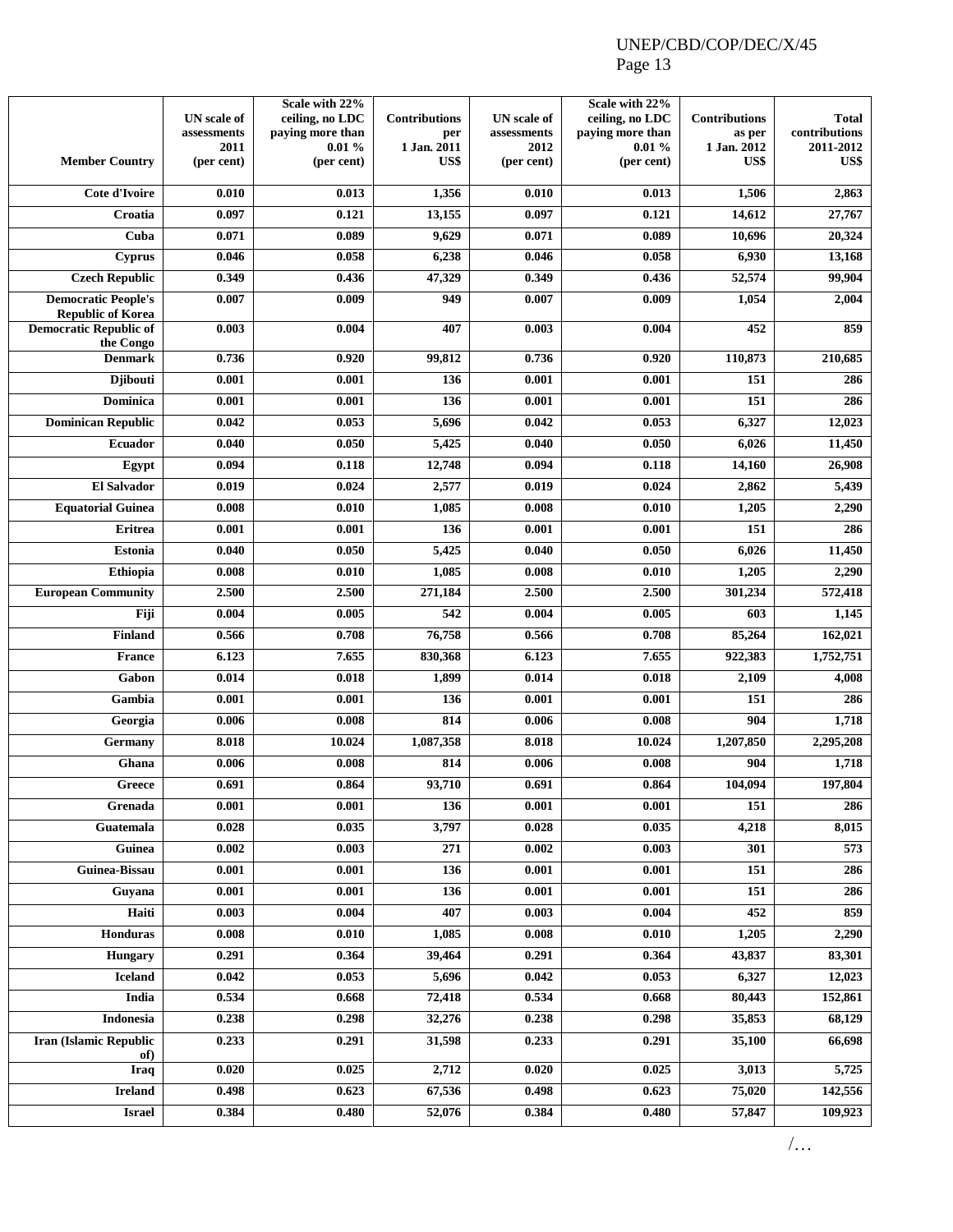|                                                   | <b>UN</b> scale of | Scale with 22%<br>ceiling, no LDC | <b>Contributions</b> | <b>UN</b> scale of | Scale with 22%<br>ceiling, no LDC | <b>Contributions</b> | <b>Total</b>  |
|---------------------------------------------------|--------------------|-----------------------------------|----------------------|--------------------|-----------------------------------|----------------------|---------------|
|                                                   | assessments        | paying more than                  | per                  | assessments        | paying more than                  | as per               | contributions |
|                                                   | 2011               | 0.01%                             | 1 Jan. 2011          | 2012               | 0.01%                             | 1 Jan. 2012          | 2011-2012     |
| <b>Member Country</b>                             | (per cent)         | (per cent)                        | US\$                 | (per cent)         | (per cent)                        | US\$                 | US\$          |
| <b>Italy</b>                                      | 4.999              | 6.250                             | 677,937              | 4.999              | 6.250                             | 753,061              | 1,430,999     |
| <b>Jamaica</b>                                    | 0.014              | 0.018                             | 1,899                | 0.014              | 0.018                             | 2,109                | 4,008         |
| Japan                                             | 12.530             | 15.665                            | 1,699,251            | 12.530             | 15.665                            | 1,887,549            | 3,586,800     |
| Jordan                                            | 0.014              | 0.018                             | 1,899                | 0.014              | 0.018                             | 2,109                | 4,008         |
| Kazakhstan                                        | 0.076              | 0.095                             | 10,307               | 0.076              | 0.095                             | 11,449               | 21,756        |
| Kenya                                             | 0.012              | 0.015                             | 1,627                | 0.012              | 0.015                             | 1,808                | 3,435         |
| Kiribati                                          | 0.001              | 0.001                             | 136                  | 0.001              | 0.001                             | 151                  | 286           |
| Kuwait                                            | 0.263              | 0.329                             | 35,667               | 0.263              | 0.329                             | 39,619               | 75,286        |
| Kyrgyzstan                                        | 0.001              | 0.001                             | 136                  | 0.001              | 0.001                             | 151                  | 286           |
| <b>Lao People's Democratic</b><br><b>Republic</b> | 0.001              | 0.001                             | 136                  | 0.001              | 0.001                             | 151                  | 286           |
| Latvia                                            | 0.038              | 0.048                             | 5,153                | 0.038              | 0.048                             | 5,724                | 10,878        |
| Lebanon                                           | 0.033              | 0.041                             | 4,475                | 0.033              | 0.041                             | 4,971                | 9,446         |
| Lesotho                                           | 0.001              | 0.001                             | 136                  | 0.001              | 0.001                             | 151                  | 286           |
| Liberia                                           | 0.001              | 0.001                             | 136                  | 0.001              | 0.001                             | 151                  | 286           |
| Libyan Arab Jamahiriya                            | 0.129              | 0.161                             | 17,494               | 0.129              | 0.161                             | 19,433               | 36,927        |
| Liechtenstein                                     | 0.009              | 0.011                             | 1,221                | 0.009              | 0.011                             | 1,356                | 2,576         |
| Lithuania                                         | 0.065              | 0.081                             | 8,815                | 0.065              | 0.081                             | 9,792                | 18,607        |
| Luxembourg                                        | 0.090              | 0.113                             | 12,205               | 0.090              | 0.113                             | 13,558               | 25,763        |
| Madagascar                                        | 0.003              | 0.004                             | 407                  | 0.003              | 0.004                             | 452                  | 859           |
| Malawi                                            | 0.001              | 0.001                             | 136                  | 0.001              | 0.001                             | 151                  | 286           |
| Malaysia                                          | 0.253              | 0.316                             | 34,310               | 0.253              | 0.316                             | 38,113               | 72,423        |
| <b>Maldives</b>                                   | 0.001              | 0.001                             | 136                  | 0.001              | 0.001                             | 151                  | 286           |
| Mali                                              | 0.003              | 0.004                             | 407                  | 0.003              | 0.004                             | 452                  | 859           |
| <b>Malta</b>                                      | 0.017              | 0.021                             | 2,305                | 0.017              | 0.021                             | 2,561                | 4,866         |
| <b>Marshall Islands</b>                           | 0.001              | 0.001                             | 136                  | 0.001              | 0.001                             | 151                  | 286           |
| Mauritania                                        | 0.001              | 0.001                             | 136                  | 0.001              | 0.001                             | 151                  | 286           |
| <b>Mauritius</b>                                  | 0.011              | 0.014                             | 1,492                | 0.011              | 0.014                             | 1,657                | 3,149         |
| Mexico                                            | 2.356              | 2.945                             | 319,508              | 2.356              | 2.945                             | 354,913              | 674,421       |
| Micronesia (Federated<br>States of )              | 0.001              | 0.001                             | 136                  | 0.001              | 0.001                             | 151                  | 286           |
| Monaco                                            | 0.003              | 0.004                             | 407                  | 0.003              | 0.004                             | 452                  | 859           |
| Mongolia                                          | 0.002              | 0.003                             | 271                  | 0.002              | 0.003                             | 301                  | 573           |
| Montenegro                                        | 0.004              | 0.005                             | 542                  | 0.004              | 0.005                             | 603                  | 1,145         |
| Morocco                                           | 0.058              | 0.073                             | 7,866                | 0.058              | 0.073                             | 8,737                | 16,603        |
| Mozambique                                        | 0.003              | 0.004                             | 407                  | 0.003              | 0.004                             | 452                  | 859           |
| <b>Myanmar</b>                                    | 0.006              | 0.008                             | 814                  | 0.006              | 0.008                             | 904                  | 1,718         |
| Namibia                                           | 0.008              | 0.010                             | 1,085                | 0.008              | 0.010                             | 1,205                | 2,290         |
| <b>Nauru</b>                                      | 0.001              | 0.001                             | 136                  | 0.001              | 0.001                             | 151                  | 286           |
| <b>Nepal</b>                                      | 0.006              | 0.008                             | 814                  | 0.006              | 0.008                             | 904                  | 1,718         |
| <b>Netherlands</b>                                | 1.855              | 2.319                             | 251,565              | 1.855              | 2.319                             | 279,442              | 531,007       |
| <b>New Zealand</b>                                | 0.273              | 0.341                             | 37,023               | 0.273              | 0.341                             | 41,125               | 78,148        |
| <b>Nicaragua</b>                                  | 0.003              | 0.004                             | 407                  | 0.003              | 0.004                             | 452                  | 859           |
| <b>Niger</b>                                      | 0.002              | 0.003                             | 271                  | 0.002              | 0.003                             | 301                  | 573           |
| Nigeria                                           | 0.078              | 0.098                             | 10,578               | 0.078              | 0.098                             | 11,750               | 22,328        |
| <b>Niue</b>                                       | 0.001              | 0.001                             | 136                  | 0.001              | 0.001                             | 151                  | 286           |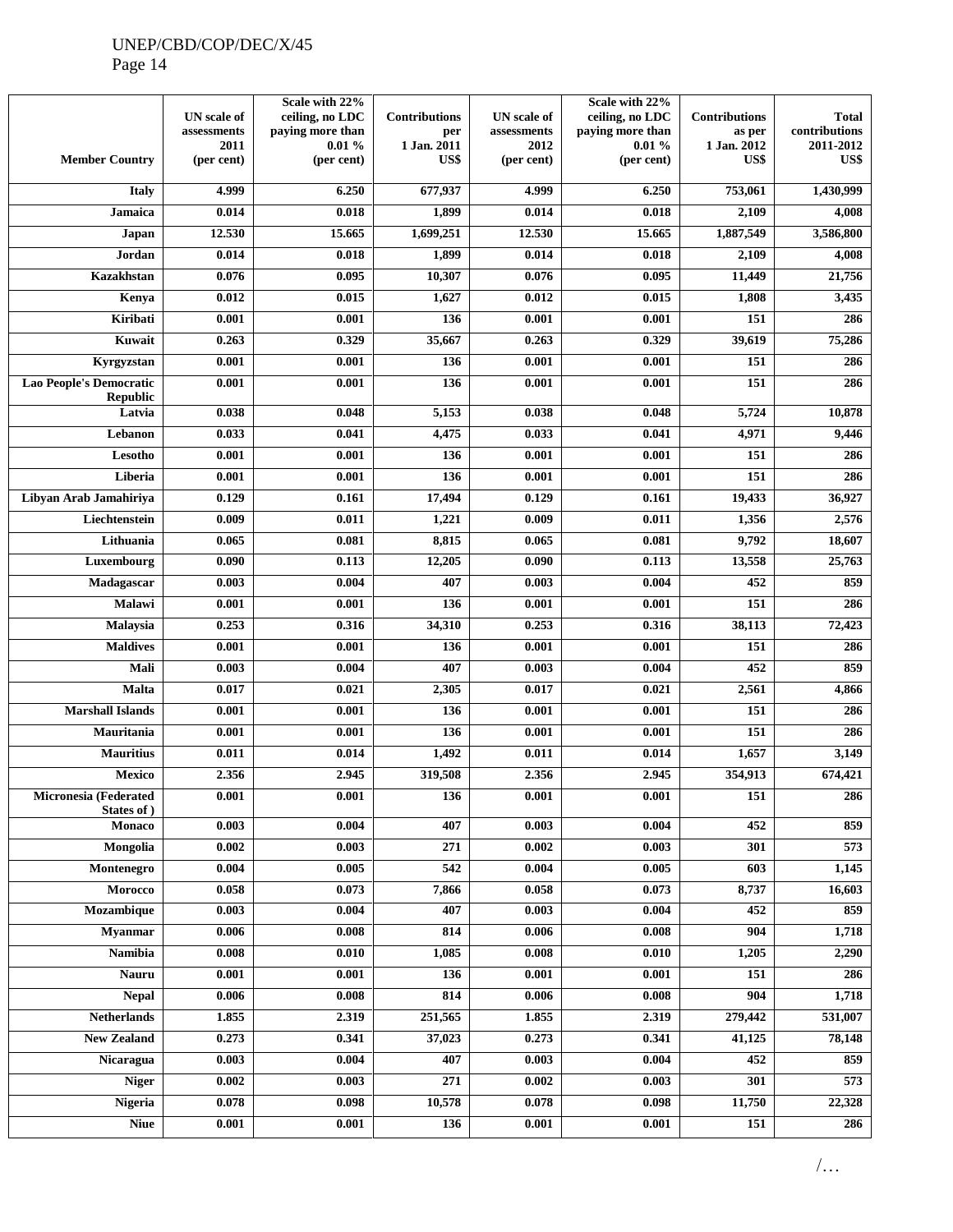| <b>Member Country</b>                             | <b>UN</b> scale of<br>assessments<br>2011<br>(per cent) | Scale with 22%<br>ceiling, no LDC<br>paying more than<br>0.01%<br>(per cent) | <b>Contributions</b><br>per<br>1 Jan. 2011<br>US\$ | <b>UN</b> scale of<br>assessments<br>2012<br>(per cent) | Scale with 22%<br>ceiling, no LDC<br>paying more than<br>0.01%<br>(per cent) | <b>Contributions</b><br>as per<br>1 Jan. 2012<br>US\$ | <b>Total</b><br>contributions<br>2011-2012<br>US\$ |
|---------------------------------------------------|---------------------------------------------------------|------------------------------------------------------------------------------|----------------------------------------------------|---------------------------------------------------------|------------------------------------------------------------------------------|-------------------------------------------------------|----------------------------------------------------|
| <b>Norway</b>                                     | 0.871                                                   | 1.089                                                                        | 118,120                                            | 0.871                                                   | 1.089                                                                        | 131,209                                               | 249,330                                            |
| Oman                                              | 0.086                                                   | 0.108                                                                        | 11,663                                             | 0.086                                                   | 0.108                                                                        | 12,955                                                | 24,618                                             |
| Pakistan                                          | 0.082                                                   | 0.103                                                                        | 11,120                                             | 0.082                                                   | 0.103                                                                        | 12,353                                                | 23,473                                             |
| Palau                                             | 0.001                                                   | 0.001                                                                        | 136                                                | 0.001                                                   | 0.001                                                                        | 151                                                   | 286                                                |
| Panama                                            | 0.022                                                   | 0.028                                                                        | 2,984                                              | 0.022                                                   | 0.028                                                                        | 3,314                                                 | 6,298                                              |
| Papua New Guinea                                  | 0.002                                                   | 0.003                                                                        | 271                                                | 0.002                                                   | 0.003                                                                        | 301                                                   | 573                                                |
| Paraguay                                          | 0.007                                                   | 0.009                                                                        | 949                                                | 0.007                                                   | 0.009                                                                        | 1,054                                                 | 2,004                                              |
| Peru                                              | 0.090                                                   | 0.113                                                                        | 12,205                                             | 0.090                                                   | 0.113                                                                        | 13,558                                                | 25,763                                             |
| <b>Philippines</b>                                | 0.090                                                   | 0.113                                                                        | 12,205                                             | 0.090                                                   | 0.113                                                                        | 13,558                                                | 25,763                                             |
| Poland                                            | 0.828                                                   | 1.035                                                                        | 112,289                                            | 0.828                                                   | 1.035                                                                        | 124,732                                               | 237,021                                            |
| Portugal                                          | 0.511                                                   | 0.639                                                                        | 69,299                                             | 0.511                                                   | 0.639                                                                        | 76,978                                                | 146,277                                            |
| Qatar                                             | 0.135                                                   | 0.169                                                                        | 18,308                                             | 0.135                                                   | 0.169                                                                        | 20,337                                                | 38,645                                             |
| <b>Republic of Korea</b>                          | 2.260                                                   | 2.825                                                                        | 306,489                                            | 2.260                                                   | 2.825                                                                        | 340,452                                               | 646,941                                            |
| <b>Republic of Moldova</b>                        | 0.002                                                   | 0.003                                                                        | 271                                                | 0.002                                                   | 0.003                                                                        | 301                                                   | 573                                                |
| Romania                                           | 0.177                                                   | 0.221                                                                        | 24.004                                             | 0.177                                                   | 0.221                                                                        | 26,664                                                | 50,667                                             |
| <b>Russian Federation</b>                         | 1.602                                                   | 2.003                                                                        | 217,255                                            | 1.602                                                   | 2.003                                                                        | 241,329                                               | 458,584                                            |
| Rwanda                                            | 0.001                                                   | 0.001                                                                        | 136                                                | 0.001                                                   | 0.001                                                                        | 151                                                   | 286                                                |
| <b>Saint Kitts and Nevis</b>                      | 0.001                                                   | 0.001                                                                        | 136                                                | 0.001                                                   | 0.001                                                                        | 151                                                   | 286                                                |
| <b>Saint Lucia</b>                                | 0.001                                                   | 0.001                                                                        | 136                                                | 0.001                                                   | 0.001                                                                        | 151                                                   | 286                                                |
| <b>Saint Vincent and the</b><br><b>Grenadines</b> | 0.001                                                   | 0.001                                                                        | 136                                                | 0.001                                                   | 0.001                                                                        | 151                                                   | 286                                                |
| Samoa                                             | 0.001                                                   | 0.001                                                                        | 136                                                | 0.001                                                   | 0.001                                                                        | 151                                                   | 286                                                |
| <b>San Marino</b>                                 | 0.003                                                   | 0.004                                                                        | 407                                                | 0.003                                                   | 0.004                                                                        | 452                                                   | 859                                                |
| <b>Sao Tome and Principe</b>                      | 0.001                                                   | 0.001                                                                        | 136                                                | 0.001                                                   | 0.001                                                                        | 151                                                   | 286                                                |
| Saudi Arabia                                      | 0.830                                                   | 1.038                                                                        | 112,560                                            | 0.830                                                   | 1.038                                                                        | 125,033                                               | 237,593                                            |
| <b>Senegal</b>                                    | 0.006                                                   | 0.008                                                                        | 814                                                | 0.006                                                   | 0.008                                                                        | 904                                                   | 1,718                                              |
| <b>Serbia</b>                                     | 0.037                                                   | 0.046                                                                        | 5,018                                              | 0.037                                                   | 0.046                                                                        | 5,574                                                 | 10,592                                             |
| <b>Seychelles</b>                                 | 0.002                                                   | 0.003                                                                        | 271                                                | 0.002                                                   | 0.003                                                                        | 301                                                   | 573                                                |
| <b>Sierra Leone</b>                               | 0.001                                                   | 0.001                                                                        | 136                                                | 0.001                                                   | 0.001                                                                        | 151                                                   | 286                                                |
| <b>Singapore</b>                                  | 0.335                                                   | 0.419                                                                        | 45,431                                             | 0.335                                                   | 0.419                                                                        | 50,465                                                | 95,896                                             |
| Slovakia                                          | 0.142                                                   | 0.178                                                                        | 19,257                                             | 0.142                                                   | 0.178                                                                        | 21,391                                                | 40,648                                             |
| Slovenia                                          | 0.103                                                   | 0.129                                                                        | 13,968                                             | 0.103                                                   | 0.129                                                                        | 15,516                                                | 29,484                                             |
| <b>Solomon Islands</b>                            | 0.001                                                   | 0.001                                                                        | 136                                                | 0.001                                                   | 0.001                                                                        | 151                                                   | 286                                                |
| Somalia                                           | 0.001                                                   | 0.001                                                                        | 136                                                | 0.001                                                   | 0.001                                                                        | 151                                                   | 286                                                |
| <b>South Africa</b>                               | 0.385                                                   | 0.481                                                                        | 52,212                                             | 0.385                                                   | 0.481                                                                        | 57,997                                                | 110,209                                            |
| <b>Spain</b>                                      | 3.177                                                   | 3.972                                                                        | 430,848                                            | 3.177                                                   | 3.972                                                                        | 478,591                                               | 909,438                                            |
| Sri Lanka                                         | 0.019                                                   | 0.024                                                                        | 2,577                                              | 0.019                                                   | 0.024                                                                        | 2,862                                                 | 5,439                                              |
| Sudan                                             | 0.010                                                   | 0.010                                                                        | 1,085                                              | 0.010                                                   | 0.010                                                                        | 1,205                                                 | 2,290                                              |
| <b>Suriname</b>                                   | 0.003                                                   | 0.004                                                                        | 407                                                | 0.003                                                   | 0.004                                                                        | 452                                                   | 859                                                |
| <b>Swaziland</b>                                  | 0.003                                                   | 0.004                                                                        | 407                                                | 0.003                                                   | 0.004                                                                        | 452                                                   | 859                                                |
| <b>Sweden</b>                                     | 1.064                                                   | 1.330                                                                        | 144,294                                            | 1.064                                                   | 1.330                                                                        | 160,283                                               | 304,577                                            |
| Switzerland                                       | 1.130                                                   | 1.413                                                                        | 153,245                                            | 1.130                                                   | 1.413                                                                        | 170,226                                               | 323,470                                            |
| <b>Syrian Arab Republic</b>                       | 0.025                                                   | 0.031                                                                        | 3,390                                              | 0.025                                                   | 0.031                                                                        | 3,766                                                 | 7,156                                              |
| Tajikistan                                        | 0.002                                                   | 0.003                                                                        | 271                                                | 0.002                                                   | 0.003                                                                        | 301                                                   | 573                                                |
| <b>Thailand</b>                                   | 0.209                                                   | 0.261                                                                        | 28,343                                             | 0.209                                                   | 0.261                                                                        | 31,484                                                | 59,828                                             |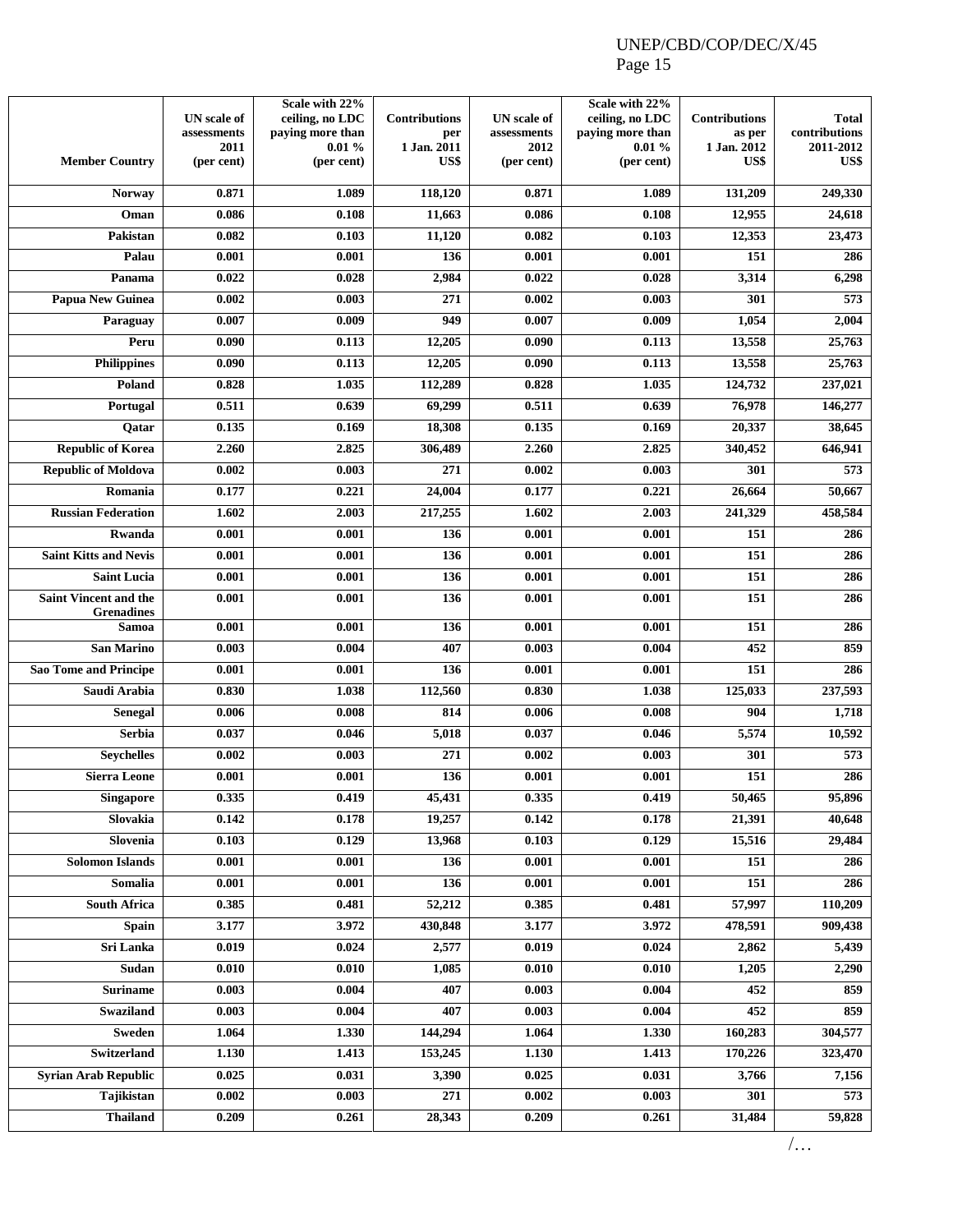## UNEP/CBD/COP/DEC/X/45

Page 16

| <b>Member Country</b>                                                           | <b>UN</b> scale of<br>assessments<br>2011<br>(per cent) | Scale with 22%<br>ceiling, no LDC<br>paying more than<br>0.01%<br>(per cent) | <b>Contributions</b><br>per<br>1 Jan. 2011<br>US\$ | <b>UN</b> scale of<br>assessments<br>2012<br>(per cent) | Scale with 22%<br>ceiling, no LDC<br>paying more than<br>0.01%<br>(per cent) | <b>Contributions</b><br>as per<br>1 Jan. 2012<br>US\$ | <b>Total</b><br>contributions<br>2011-2012<br>US\$ |
|---------------------------------------------------------------------------------|---------------------------------------------------------|------------------------------------------------------------------------------|----------------------------------------------------|---------------------------------------------------------|------------------------------------------------------------------------------|-------------------------------------------------------|----------------------------------------------------|
|                                                                                 |                                                         |                                                                              |                                                    |                                                         |                                                                              |                                                       |                                                    |
| <b>The Former Yugoslav</b><br><b>Republic of Macedonia</b>                      | 0.007                                                   | 0.009                                                                        | 949                                                | 0.007                                                   | 0.009                                                                        | 1.054                                                 | 2,004                                              |
| <b>Timor-Leste</b>                                                              | 0.001                                                   | 0.001                                                                        | 136                                                | 0.001                                                   | 0.001                                                                        | $\overline{151}$                                      | 286                                                |
| <b>Togo</b>                                                                     | 0.001                                                   | 0.001                                                                        | 136                                                | 0.001                                                   | 0.001                                                                        | 151                                                   | 286                                                |
| <b>Tonga</b>                                                                    | 0.001                                                   | 0.001                                                                        | 136                                                | 0.001                                                   | 0.001                                                                        | 151                                                   | 286                                                |
| <b>Trinidad and Tobago</b>                                                      | 0.044                                                   | 0.055                                                                        | 5,967                                              | 0.044                                                   | 0.055                                                                        | 6,628                                                 | 12,595                                             |
| <b>Tunisia</b>                                                                  | 0.030                                                   | 0.038                                                                        | 4,068                                              | 0.030                                                   | 0.038                                                                        | 4,519                                                 | 8,588                                              |
| <b>Turkey</b>                                                                   | 0.617                                                   | 0.771                                                                        | 83,674                                             | 0.617                                                   | 0.771                                                                        | 92,946                                                | 176,621                                            |
| <b>Turkmenistan</b>                                                             | 0.026                                                   | 0.033                                                                        | 3,526                                              | 0.026                                                   | 0.033                                                                        | 3,917                                                 | 7,443                                              |
| Tuvalu                                                                          | 0.001                                                   | 0.001                                                                        | 136                                                | 0.001                                                   | 0.001                                                                        | 151                                                   | 286                                                |
| Uganda                                                                          | 0.006                                                   | 0.008                                                                        | 814                                                | 0.006                                                   | 0.008                                                                        | 904                                                   | 1,718                                              |
| <b>Ukraine</b>                                                                  | 0.087                                                   | 0.109                                                                        | 11,798                                             | 0.087                                                   | 0.109                                                                        | 13,106                                                | 24,904                                             |
| <b>United Arab Emirates</b>                                                     | 0.391                                                   | 0.489                                                                        | 53,025                                             | 0.391                                                   | 0.489                                                                        | 58,901                                                | 111,926                                            |
| <b>United Kingdom of Great</b><br><b>Britain and Northern</b><br><b>Ireland</b> | 6.604                                                   | 8.256                                                                        | 895,599                                            | 6.604                                                   | 8.256                                                                        | 994,842                                               | 1,890,441                                          |
| <b>United Republic of</b><br>Tanzania                                           | 0.008                                                   | 0.010                                                                        | 1,085                                              | 0.008                                                   | 0.010                                                                        | 1,205                                                 | 2,290                                              |
| Uruguay                                                                         | 0.027                                                   | 0.034                                                                        | 3,662                                              | 0.027                                                   | 0.034                                                                        | 4,067                                                 | 7,729                                              |
| <b>Uzbekistan</b>                                                               | 0.010                                                   | 0.013                                                                        | 1,356                                              | 0.010                                                   | 0.013                                                                        | 1,506                                                 | 2,863                                              |
| Vanuatu                                                                         | 0.001                                                   | 0.001                                                                        | 136                                                | 0.001                                                   | 0.001                                                                        | 151                                                   | 286                                                |
| <b>Venezuela</b>                                                                | 0.314                                                   | 0.393                                                                        | 42,583                                             | 0.314                                                   | 0.393                                                                        | 47,302                                                | 89,885                                             |
| <b>Viet Nam</b>                                                                 | 0.033                                                   | 0.041                                                                        | 4,475                                              | 0.033                                                   | 0.041                                                                        | 4,971                                                 | 9,446                                              |
| Yemen                                                                           | 0.010                                                   | 0.010                                                                        | 1,085                                              | 0.010                                                   | 0.010                                                                        | 1,205                                                 | 2,290                                              |
| Zambia                                                                          | 0.004                                                   | 0.005                                                                        | 542                                                | 0.004                                                   | 0.005                                                                        | 603                                                   | 1,145                                              |
| Zimbabwe                                                                        | 0.003                                                   | 0.004                                                                        | 407                                                | 0.003                                                   | 0.004                                                                        | 452                                                   | 859                                                |
|                                                                                 |                                                         |                                                                              |                                                    |                                                         |                                                                              |                                                       |                                                    |
| <b>TOTAL</b>                                                                    | 80.495                                                  | 100.000                                                                      | 10.847.360                                         | 80.495                                                  | 100.000                                                                      | 12,049,378                                            | 22,896,738                                         |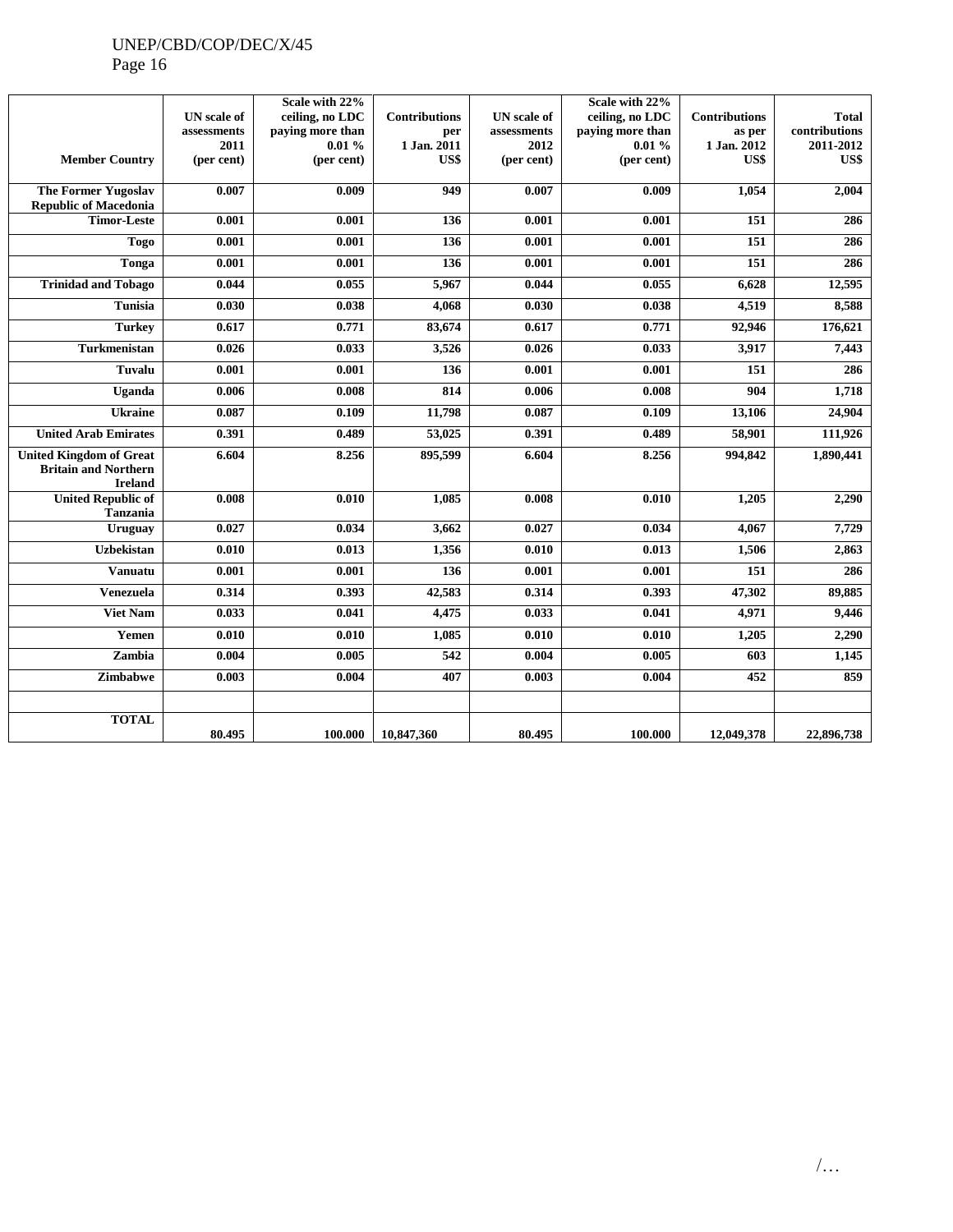#### *Annex I*

## REVISED ADMINISTRATIVE ARRANGEMENTS between the UNITED NATIONS ENVIRONMENT PROGRAMME (UNEP) and the SECRETARIAT OF THE CONVENTION ON BIOLOGICAL DIVERSITY (CBD)

The Executive Director of the United Nations Environment Programme (Executive Director) and the Executive Secretary of the Convention on Biological Diversity (Executive Secretary):

*Recalling* the terms and conditions of the offer of the Executive Director to host the Permanent Secretariat of the Convention on Biological Diversity dated 8 July 1994 and contained in document UNEP/CBD/COP/1/9 (6 October 1994);

*Recalling* also paragraph 1 of decision I/4 of the Conference of the Parties to the Convention on Biological Diversity, in which it designated UNEP to carry out the functions of the CBD Secretariat while ensuring its autonomy to discharge the functions referred to in Article 24 of the Convention on Biological Diversity;

*Recalling also* UNEP Governing Council decision 18/36 (26 May 1995), in which the Council welcomed the designation of UNEP to carry out the functions of the CBD Secretariat while ensuring its autonomy to discharge the functions referred to in Article 24 of the Convention on Biological Diversity;

*Aware* that decision II/19 of the second meeting of the Conference of the Parties accepted the offer of Canada to host the Permanent Secretariat of the Convention on Biological Diversity in Montreal;

*Recalling* decision III/23 of the third meeting of the Conference of the Parties which invited the Executive Director and the Executive Secretary to develop procedures, making an effort to conclude by 27 January 1997, with respect to the functioning of the Permanent Secretariat of the Convention, to clarify and make more effective their respective roles and responsibilities;

*Recognizing* that decision III/23 stressed that the procedures must provide for the managerial autonomy and efficiency of the Permanent Secretariat and its responsiveness to the needs of the Convention, and must ensure the administrative accountability of the Executive Secretary to the Conference of the Parties;

*Recognizing* that decision III/23 stressed further that the procedures must be in accordance with the United Nations financial and staff rules and regulations and with decision I/4 of the Conference of the Parties and should as far as possible, and where appropriate, follow the Personnel, Financial and Common Services arrangements agreed to between the United Nations and the Framework Convention on Climate Change;

*Recalling* decision IV/17 of the fourth meeting of the Conference of the Parties which endorsed the administrative arrangements between UNEP and the CBD Secretariat, contained in annex III of document UNEP/CBD/COP/4/24 and which entered into force on 30 June 1997;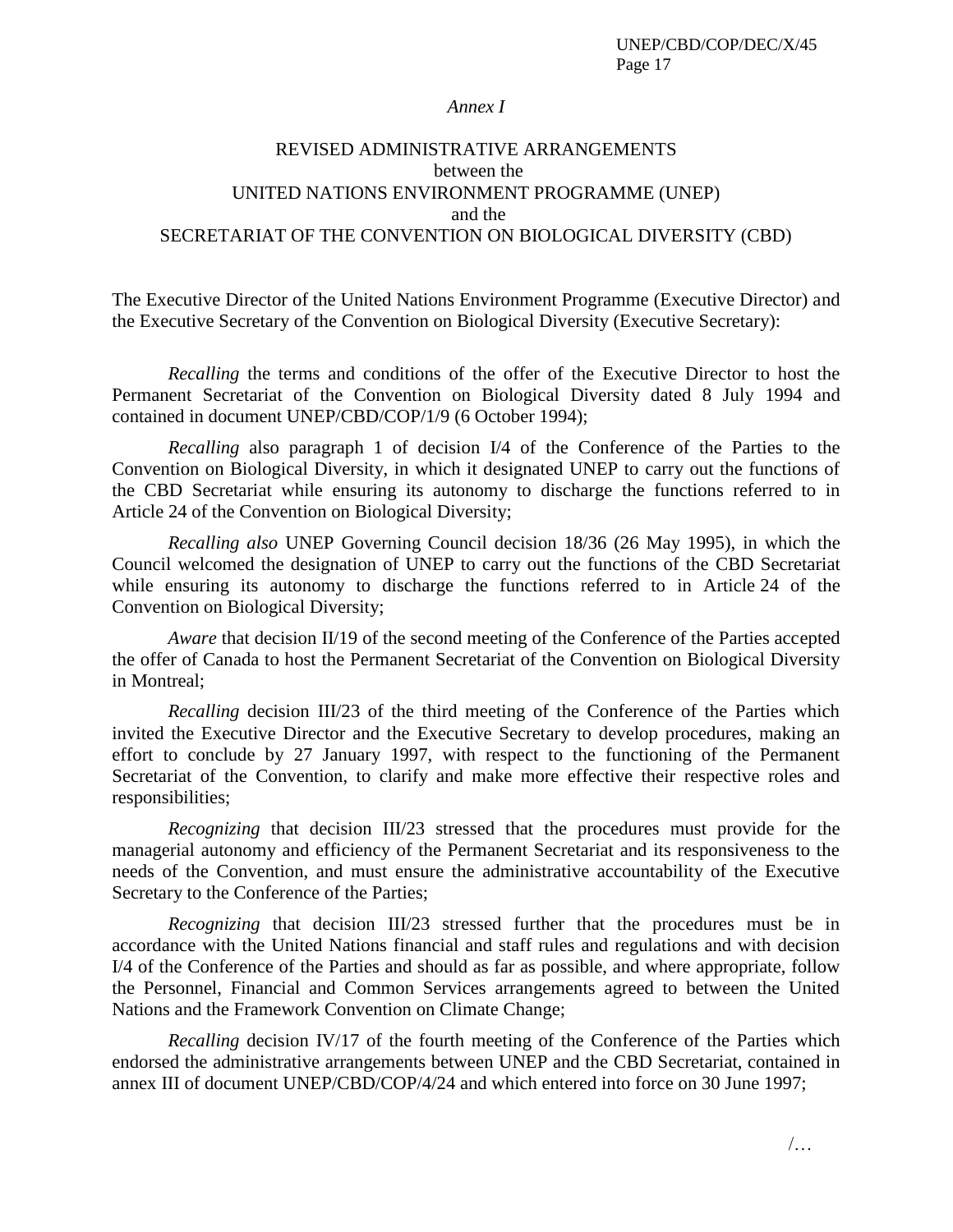*Recalling* paragraph 6 of decision VI/29 which welcomed with appreciation the decision of the Secretary-General of the United Nations of 8 December 2000, to upgrade the post of the Executive Secretary from D-2 to Assistant Secretary-General (ASG), pursuant to paragraph 21 of its decision V/22, and endorses the decision of the Bureau of the fifth meeting of the Conference of the Parties approving the upgrading of the post of the Executive Secretary to Assistant Secretary-General in April 2001;

*Recalling* the procedure for appointment and extension of the terms of the office of the Executive Secretary contained in decisions VII/34 which further invites the President of the Conference of the Parties to consult with the Executive Director and liaise with the Office of the Secretary General of the United Nations on future appointments, and VIII/10 which takes note of the need for a transparent and objective process for appointment of the Executive Secretary that involves the Conference of the Parties and its Bureau in a manner consistent with paragraph 1 of decision IV/17, which refers to consultation with the Conference of the Parties through its Bureau before appointing the Executive Secretary and to the authority of the Conference of the Parties to determine the term of office of the Executive Secretary;

*Recalling also* decisions VII/33, VIII/10 and IX/29 inviting the Executive Director and the Executive Secretary to review and revise the administrative arrangements between UNEP and the CBD Secretariat;

*Recognizing and respecting* the dual reporting and accountability lines of the Executive Secretary as recognized also in the Secretary-General's bulletin ST/SGB/2006/13 that while the Executive Secretary is accountable to the Conference of the Parties for programme delivery, the Executive Secretary is also accountable to the Executive Director on administrative and financial issues as stipulated by the United Nations and UNEP rules and regulations, as well as the financial rules for the administration of the trust fund for the Convention on Biological Diversity. The Executive Secretary operates with sufficient autonomy to discharge the functions that the Conference of the Parties has reposed in the Executive Director;

## **Hereby decide to apply the following revised Administrative Arrangements effective at the date of endorsement by the Conference of the Parties**.

## **I. Guiding Principle**

1. The administrative arrangement between UNEP and the CBD Secretariat is based on the offer of the Executive Director, dated 8 July 1994, to provide secretariat support to the Convention, contained in document UNEP/CBD/COP/1/9 of 6 October 1994, as well as by relevant decisions adopted by the Conference of the Parties.

## **II. Personnel Arrangements**

2. The Executive Secretary will be appointed by the Secretary-General of the United Nations as laid down in decision VII/34 of the Conference of the Parties. The Executive Secretary will be appointed by the Secretary General as recommended by the Executive Director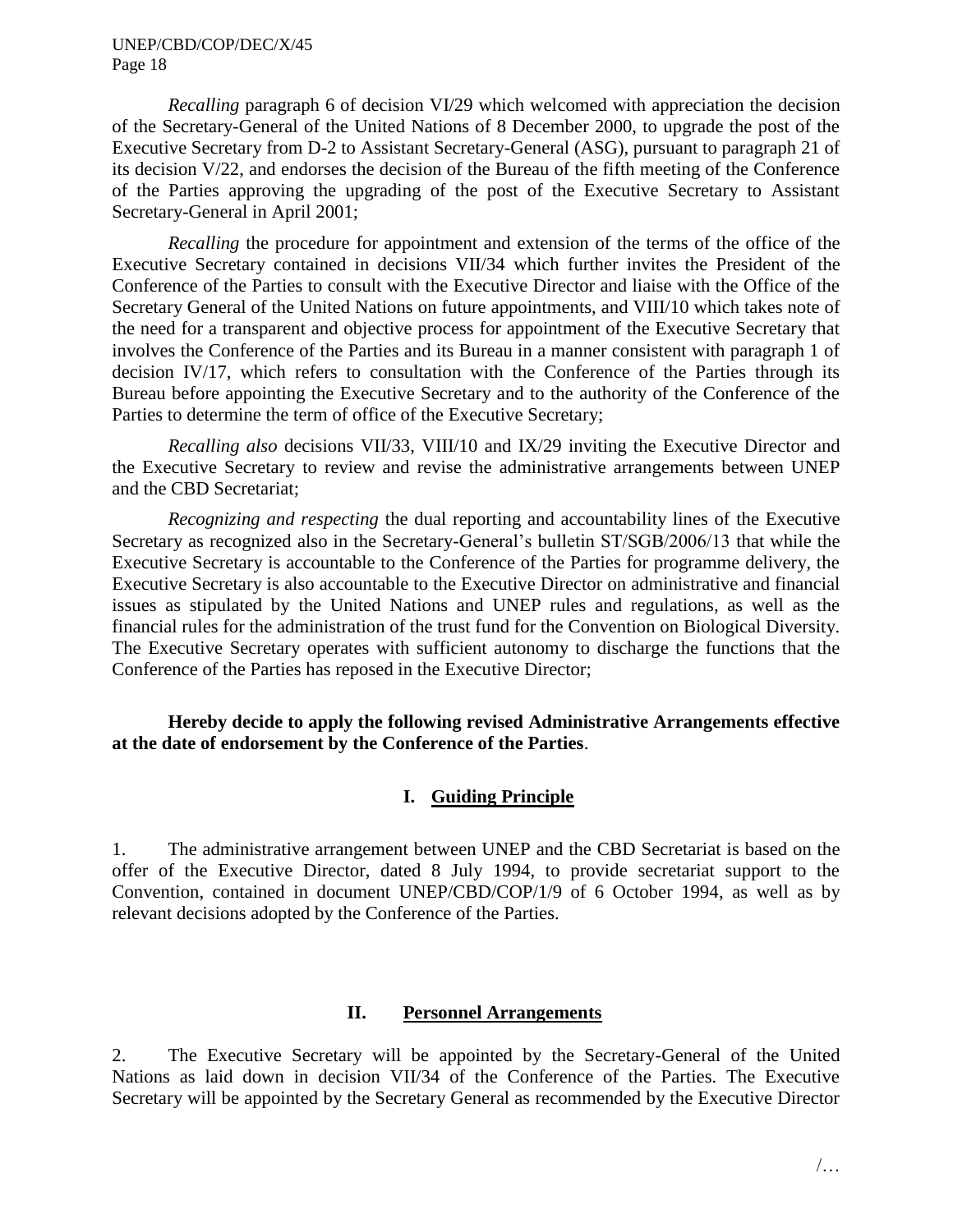in consultation with the Conference of the Parties through its Bureau, at the level of Assistant-Secretary General.

3. The process to appoint the Executive Secretary shall be transparent and objective, and involve the Conference of the Parties and its Bureau. The Conference of the Parties has the authority to determine the term of appointment for the Executive Secretary.

4. The Executive Secretary is accountable to the COP through its Bureau on programme delivery and policy related issues and to the Executive Director on administrative and financial issues as stipulated by the United Nations rules and regulations.

5. The appraisal of the performance of the Executive Secretary will be conducted in accordance with the established United Nations practices of senior United Nations officials at the level of Assistant Secretary-General. The Executive Secretary's performance will be appraised by the Executive Director of UNEP where they relate to areas on which the Executive Secretary reports to and is accountable to the Executive Director. This may not cover the functions of the Executive Secretary under Article 24 of the Convention in respect of which, and pursuant to the relevant decisions of the COP and the UNEP Governing Council, where the CBD Executive Secretary enjoys autonomy.

6. Arrangements related to medical health of the staff of the CBD Secretariat will be made through a separate arrangement between the Nairobi medical clinic and the medical unit of the International Civil Aviation Organization (ICAO) and shall be contained in Annex I.

## **III. Financial Arrangements**

7. The financial and common services arrangements will be governed by the United Nations and UNEP Financial Rules and Regulations, as well as the financial rules for the administration of the trust fund for the Convention on Biological Diversity.

8. The establishment of trust funds to support the CBD process is decided by the Conference of the Parties, will be subject to the United Nations and UNEP Financial Rules and Regulations, as well as the financial rules for the administration of the trust fund for the Convention on Biological Diversity. The related resources and expenditures will be accounted for under separate accounts to be established by UNEP for this purpose and will be administered in accordance with rules and regulations referenced above with the exception of paragraph 9 below.

9. No operational reserve will be maintained under the core budgets of the Convention and its Protocol accounts on the understanding that the CBD Working Capital Reserve will be maintained and administered under those accounts. No operational reserves will be maintained under the other trust fund accounts.

10. All contributions to the Convention and its Protocols are deposited in the Trust Funds referred to in paragraph 8 of this agreement, and in accordance with the terms of reference for such trust funds, it is the prerogative of the Secretary-General of the United Nations to invest all available cash surpluses in the account. The Treasurer of the United Nations will therefore invest CBD monies that may not be immediately required. The interest earned on the trust funds of the Convention and its Protocols will be credited to the relevant trust funds.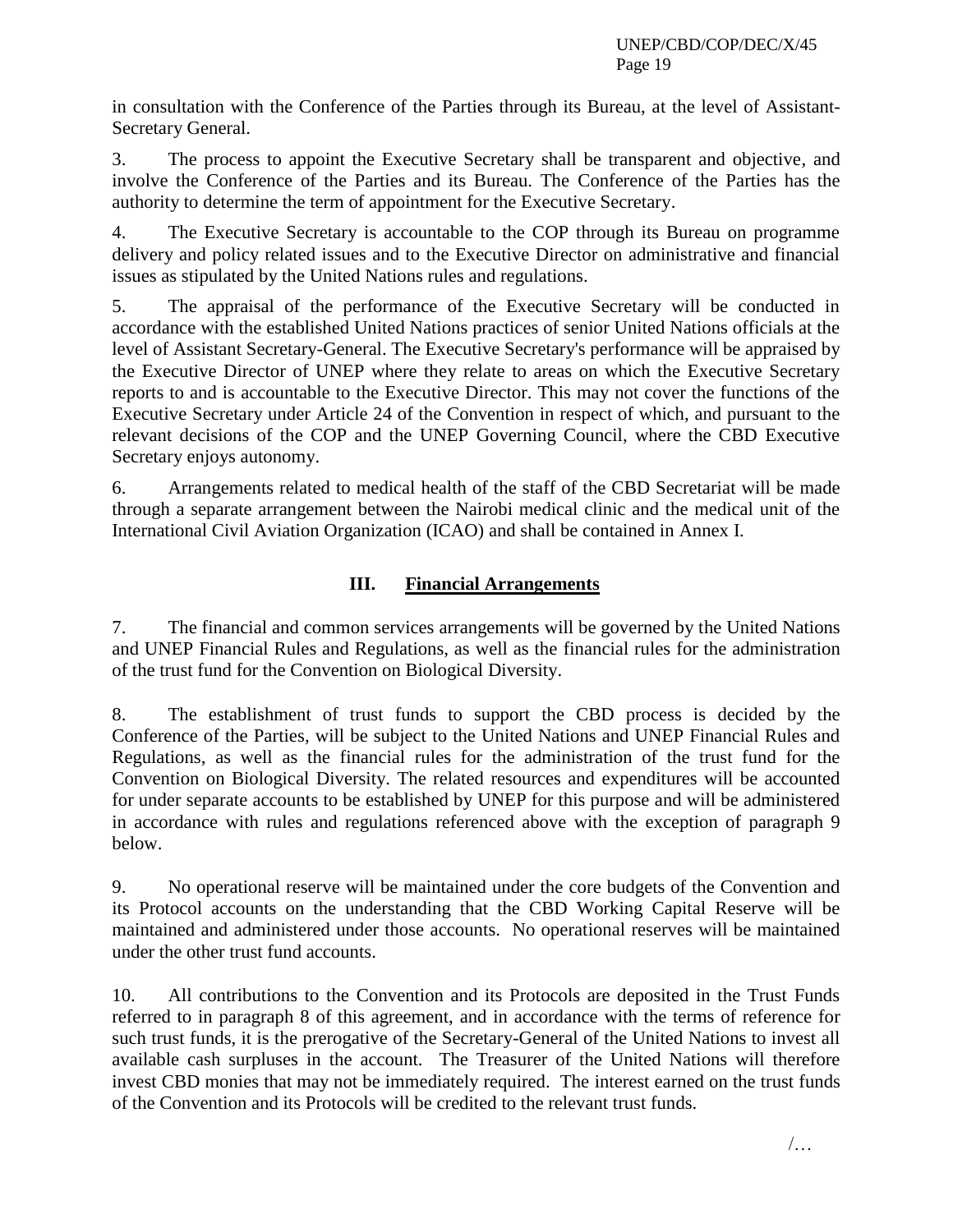11. UNEP will maintain, in full consultation with the Executive Secretary, the accounts for Convention and its Protocols, approve payments on behalf of the CBD Secretariat, provide payroll services, record obligations, disbursements and expenditures for all other transactions and provide a timely, up-to-date report of all accounts to the Executive Secretary in accordance with established procedures.

12. In accordance with the UN Financial Regulations and Rules, on a monthly basis, UNEP will provide the Executive Secretary with up-to-date information on the status of allotments, trial balance and unliquidated obligations. The final UNEP accounts certified and audited by the Board of External Auditors, will be submitted to the Executive Secretary for reporting to the Conference of the Parties in accordance with the financial rules adopted by the Conference of the Parties.

13. Notifications of contributions due from Parties to the Convention and its Protocols will be processed on the basis of the Executive Secretary's communication on approval of the contribution amount due from each Party.

14. UNEP will promptly advise the Executive Secretary on any contributions received and accordingly acknowledge receipt to the Parties.

15. The budgets of the Convention and its Protocols are approved by the Conference of the Parties. The Executive Secretary may commit resources only if such commitments are within the budgets approved by the respective governing bodies and within available resources.

16. A service level agreement between the Executive Secretary and the Executive Director shall be detailed for the services from the United Nations Office at Nairobi and those from UNEP which the CBD Secretariat effectively makes use of and this will be attached as Annex II.

## **IV. Reimbursement for Services Provided to the Secretariat**

17. All trust funds established for the Convention and its Protocols are subject to 13 per cent programme support costs on actual expenditures, unless otherwise agreed upon on a case-by-case basis by the Executive Director and the Executive Secretary.

18. The above programme support funds will be used in part for financing the full and effective requirements of the administrative/personnel unit of the CBD Secretariat in Montreal and in part those of UNEP's support services to the CBD. The allocation of these funds will be described in the Service Level Agreement referred to in Paragraph 16 above.

19. UNEP shall reimburse on annual basis to the CBD Secretariat the financial and administrative costs of activities funded under Special Funds for voluntary contributions where such administrative and financial support is provided by the CBD Secretariat, allowing for any costs which UNEP and UNON might incur, as appropriately agreed to.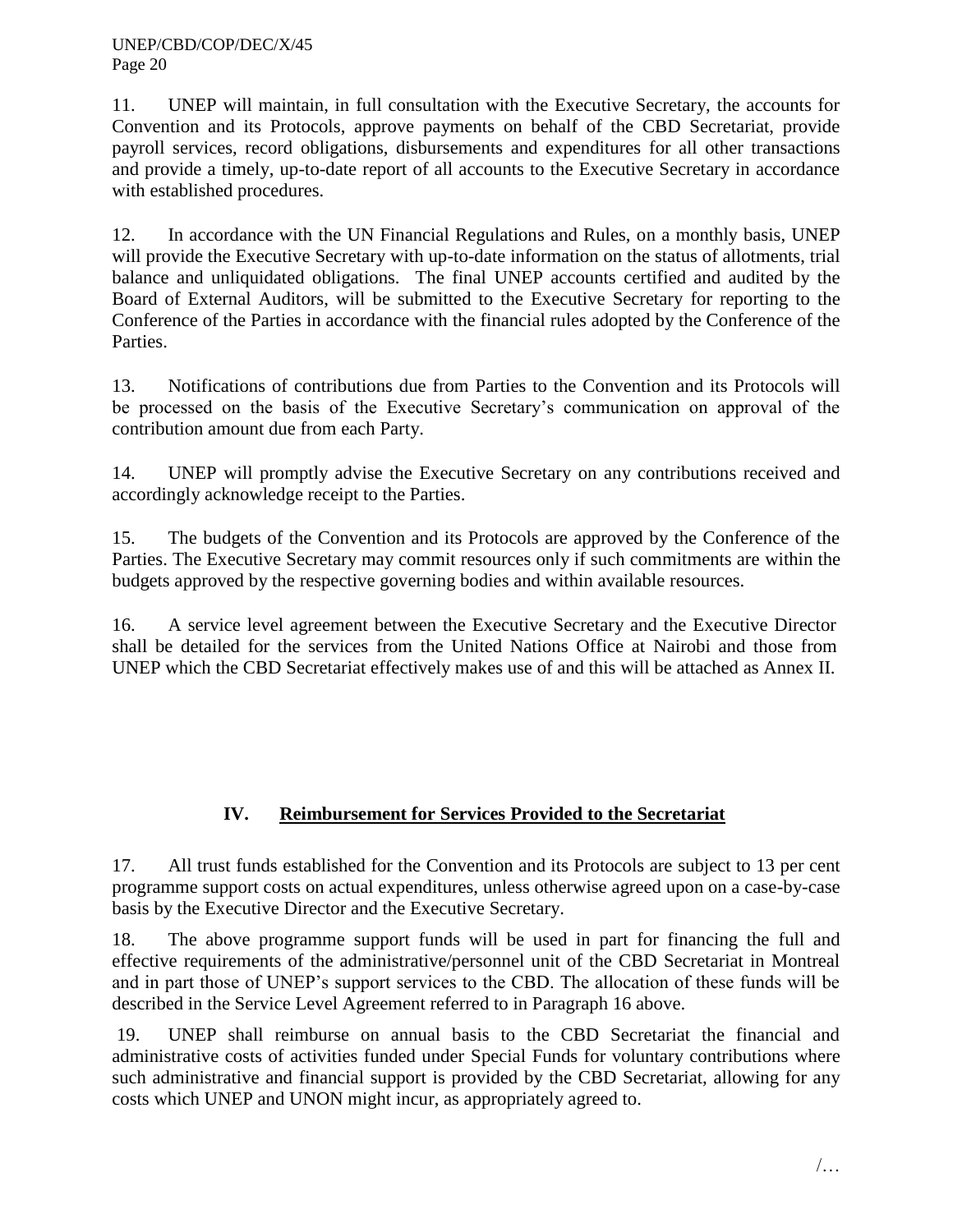## **V. Conference and Other Services**

20. UNEP will facilitate the coordination and provision of conference services to the sessions of the Conference of the Parties, its Protocol and their subsidiary bodies in full cooperation with the Executive Secretary. The Executive Director and the Executive Secretary will work together in identifying innovative ways and means to fund these sessions.

## **VI. Delegation of Authority**

21. A delegation of authority from the Executive Director to the Executive Secretary will complement this agreement.

#### **VII. Review of this Agreement**

22. The provisions of this agreement or their application may, at the request of either party, be reviewed at any time. Such a request will be made at least four months in advance, and will then be addressed at the next meeting of the Bureau of the Conference of the Parties, or the next meeting of the Conference of the Parties, whichever comes first.

23. The revised Administrative Arrangements will supersede the Administrative Arrangements signed on 30 June 1997 between the Executive Director and the Executive Secretary and endorsed by the Conference of the Parties at its fourth session in decision IV/17.

## **Signed in Nagoya, Japan**

**Achim Steiner**  Executive Director United Nations Environment Programme

**Date:** 26 October 2010 **Date:** 26 October 2010

**Ahmed Djoghlaf**  Executive Secretary Secretariat of the Convention on Biological Diversity